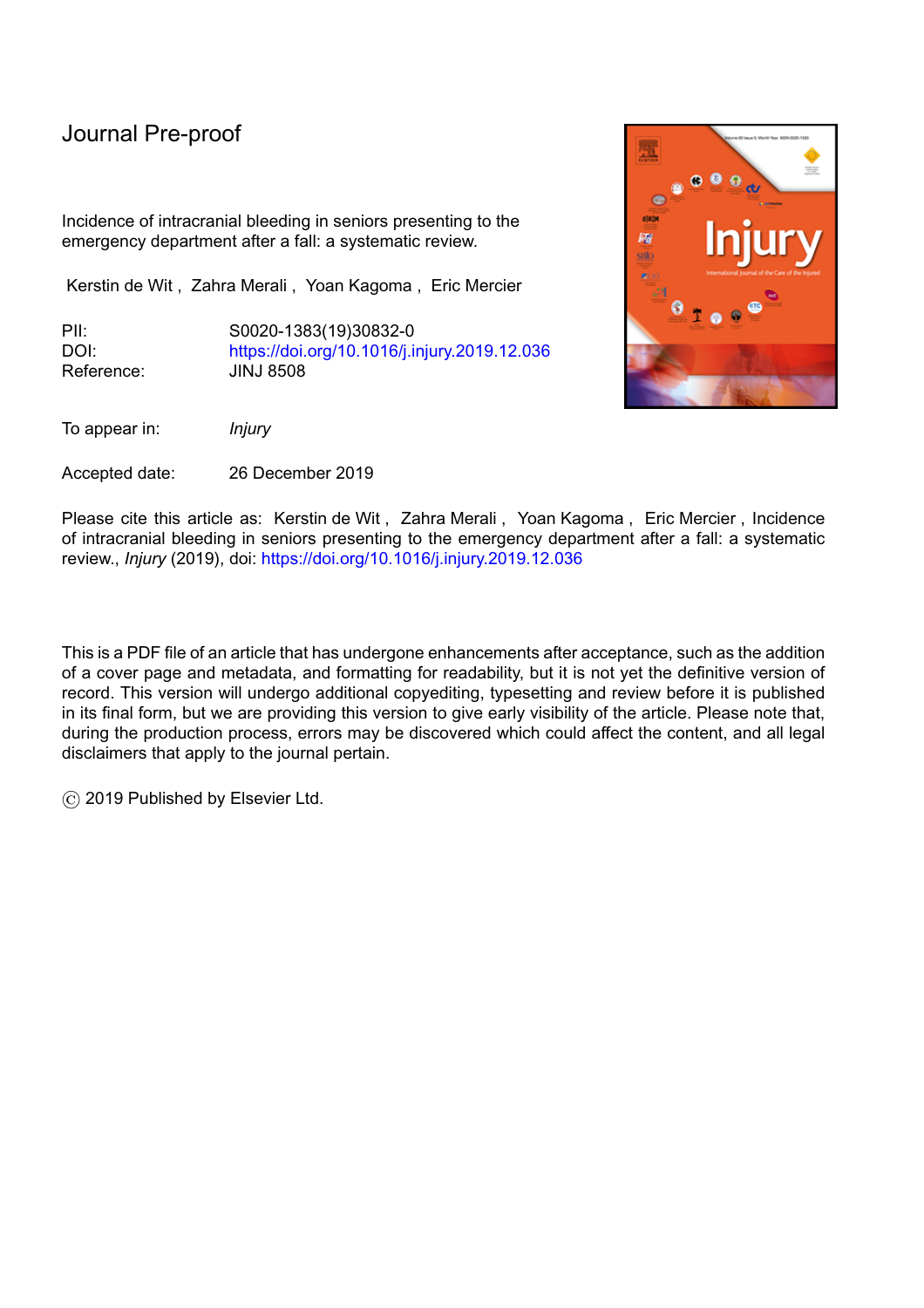## **HIGHLIGHTS**

Falling on level-ground is the most common cause of traumatic intracranial bleeding.

l

- The number of seniors who present to emergency departments after a fall increases each year.
- Our systematic review found sparse, heterogeneous and generally low-quality research in this
- Our meta-analysis found that 1 in 20 seniors who present to an emergency department after a fall are diagnosed with intracranial bleeding.

patient group.<br>Our meta-analysis found that 1 in 20 seniors who present to a<br>fall are diagnosed with intracranial bleeding.<br><br>and the context of the context of the context of the context of the context of the context of the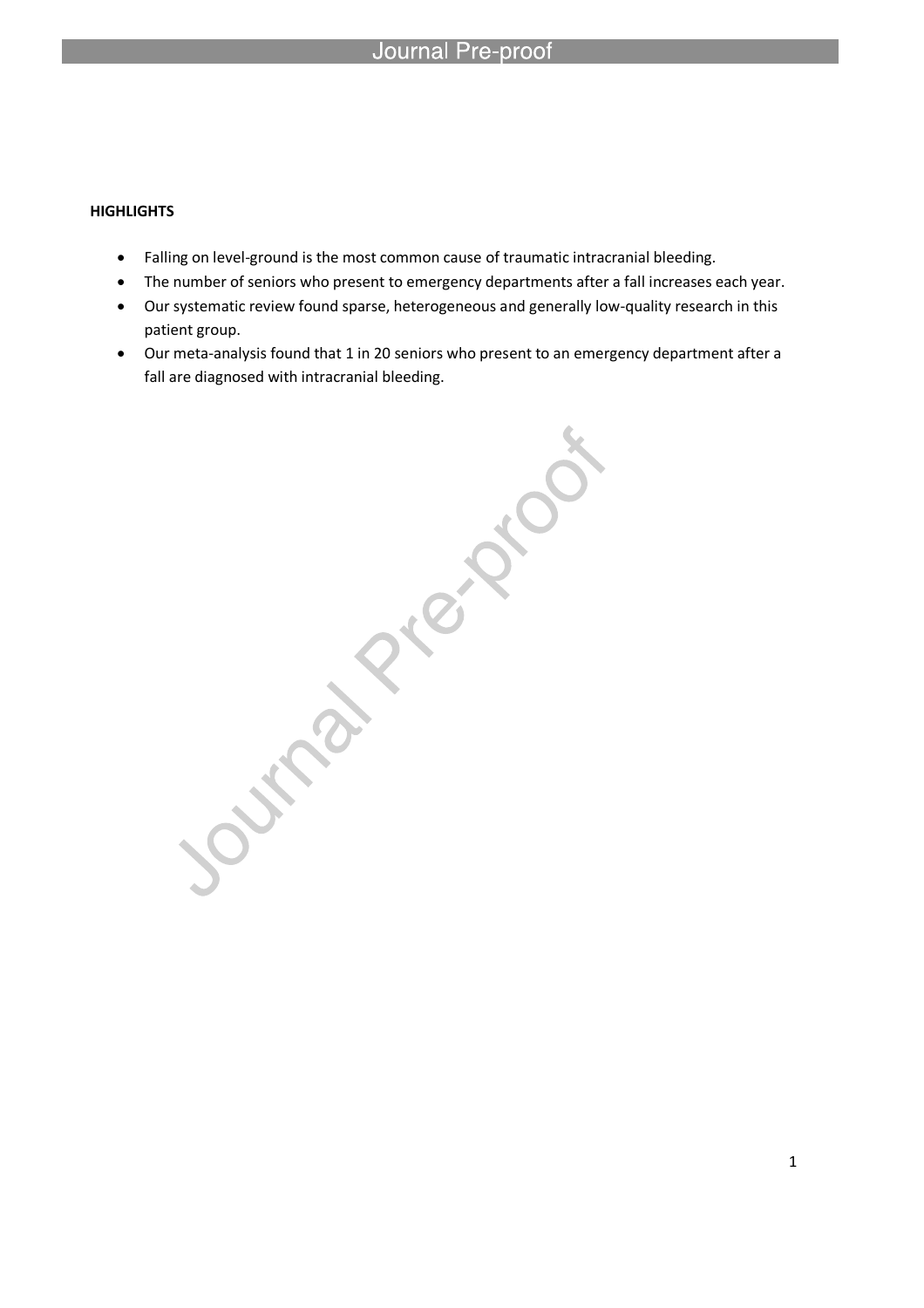# **Incidence of intracranial bleeding in seniors presenting to the emergency department after a fall:**

# **a systematic review.**

Kerstin de Wit<sup>1</sup>, Zahra Merali<sup>1</sup>, Yoan Kagoma<sup>2</sup>, Eric Mercier<sup>3</sup>.

l

- 1. Department of Medicine, McMaster University, Hamilton, Ontario, Canada
- 2. Department of Diagnostic Radiology, McMaster University, Hamilton, Ontario, Canada
- 3. Centre de recherche sur les soins et services de première ligne de l'Université Laval (CERSSPL-UL), Quebec, Quebec, Canada

No fax and telephone numbers are available for authors other than the corresponding author.

Corresponding author Dr Kerstin de Wit, Emergency Department, Hamilton General Hospital, 237 Barton St East, Hamilton, L8L 2X2, Canada. Telephone 001 289 2084090, no fax number, email dewitk@mcmaster.ca

**Running Short Title:** Intracranial bleeding in seniors who fall.

**Funding:** None

**Word Count: 2246**

**Keywords:** seniors, falls, traumatic brain injury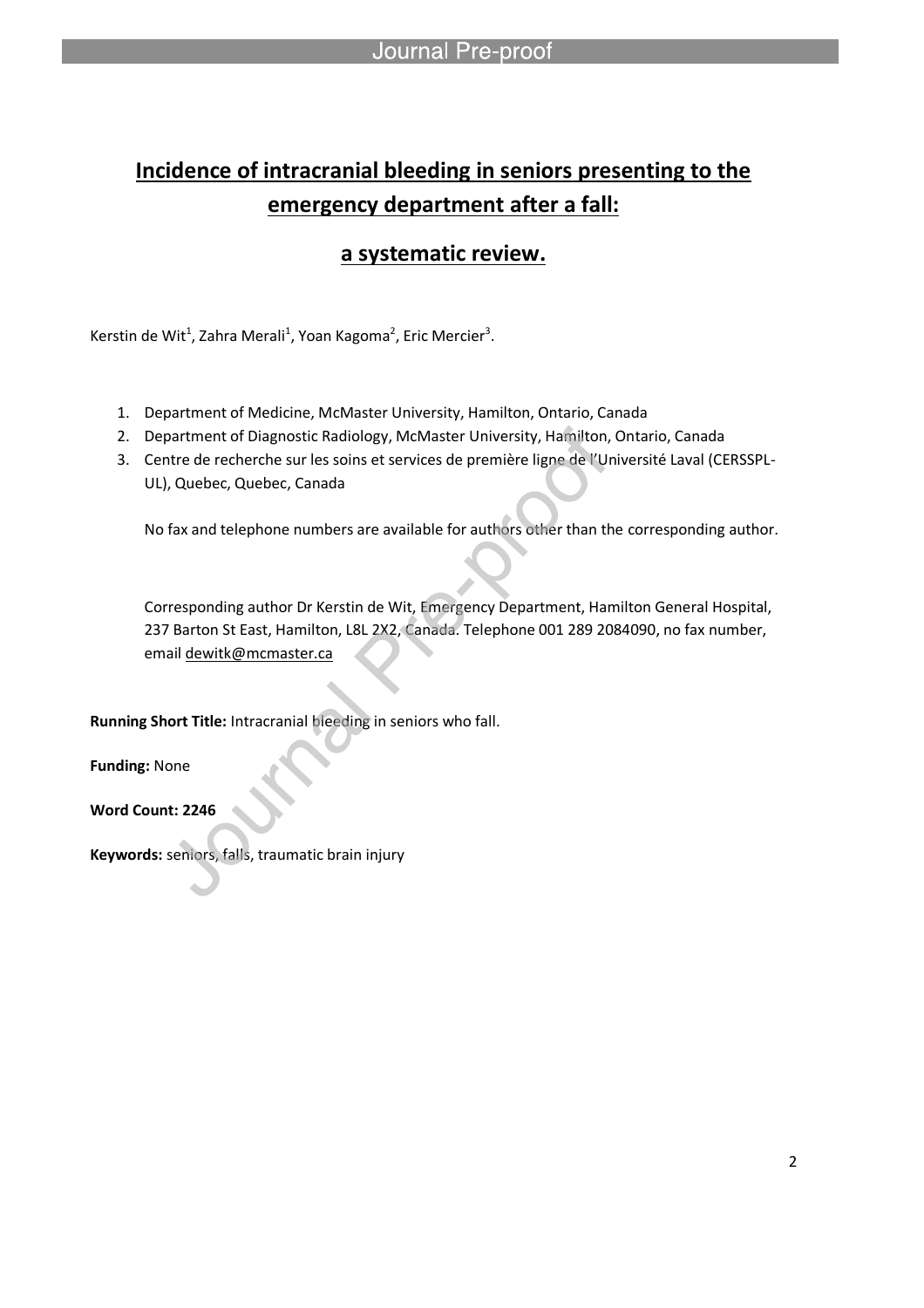## Journal

l

### **ABSTRACT**

### **INTRODUCTION**

Seniors who fall are an increasing proportion of the patients who are treated in emergency departments (ED). Falling on level-ground is the most common cause of traumatic intracranial bleeding. We aimed to determine the incidence of intracranial bleeding among all senior patients who present to ED after a fall.

### **METHOD**

We performed a systematic review. Medline, EMBASE, Cochrane, and Database of Abstracts of Reviews of Effects databases, Google Scholar, bibliographies and conference abstracts were searched for articles relevant to senior ED patients who presented after a ground-level fall. Studies were included if they reported on patients aged 65 or older who had fallen. At least 80% of the population had to have suffered a ground-level fall. There were no language restrictions. We performed a meta-analysis (using the random effects model) to report the pooled incidence of intracranial bleeding within 6 weeks of the fall.

### **RESULTS**

We identified eleven studies (including 11,102 patients) addressing this clinical question. Only three studies were prospective in design. The studies varied in their inclusion criteria, with two requiring evidence of head injury and four requiring the emergency physician to have ordered a head computed tomography (CT). One study excluded patients on therapeutic anticoagulation. Overall, there was a high risk of bias for eight out of eleven studies. The pooled incidence of intracranial bleeding was 5.2% (95% CI 3.2-8.2%). A sensitivity analysis excluding studies with a high risk of bias gave a pooled estimate of 5.1% (95% CI 3.6-7.2%).

### **CONCLUSION**

We found a lack of high-quality evidence on senior ED patients who have fallen. The available literature suggests there is around a 5% incidence of intracranial bleeding in seniors who present to the ED after a fall.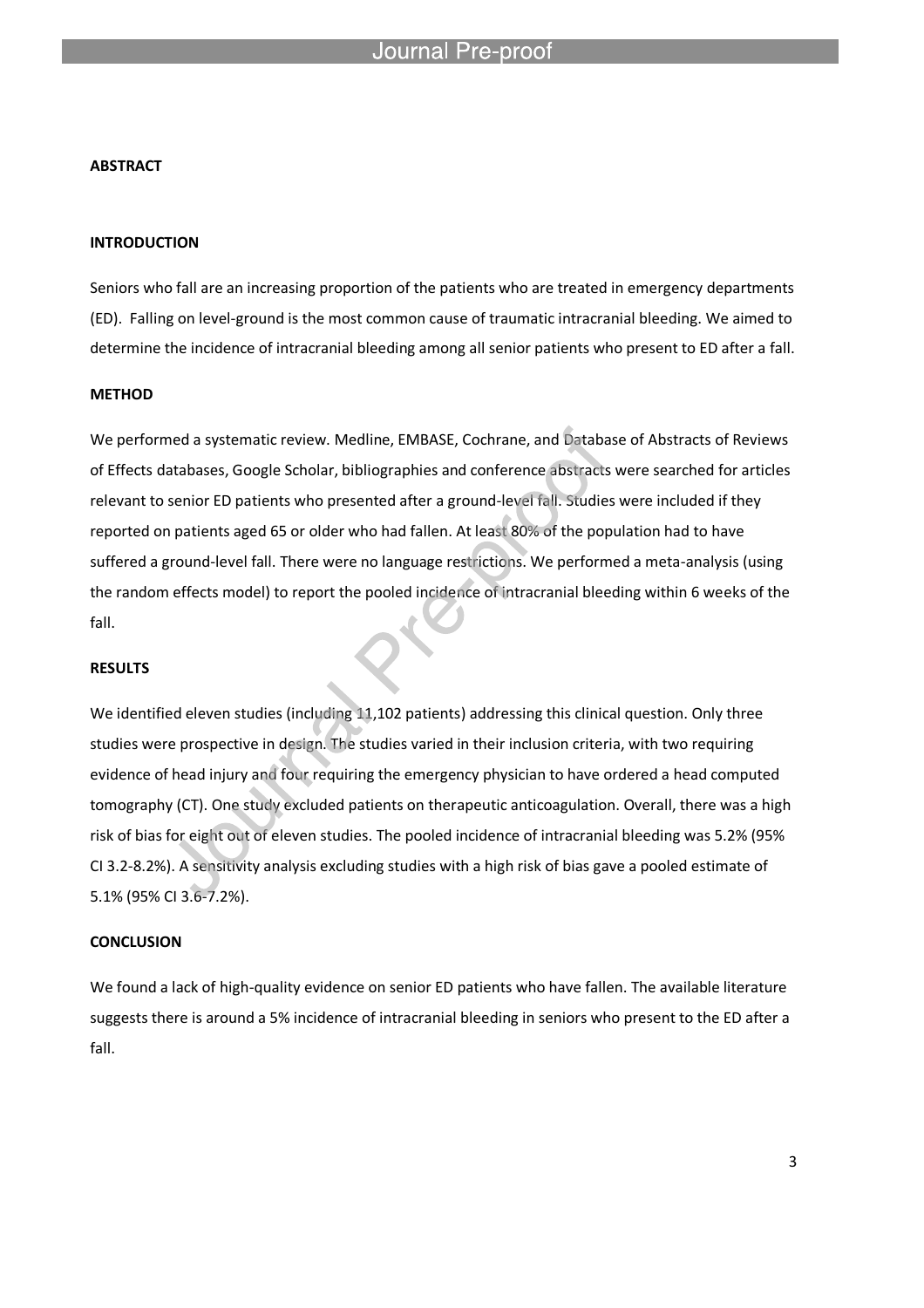### **INTRODUCTION**

Each year, one in three adults over the age of 65 (seniors) fall and half of these seniors seek treatment at a hospital emergency department (ED) [1]. Unintentional injuries are the  $5<sup>th</sup>$  leading cause of death [2] and seniors who fall make up 20% of all these deaths [3]. Falling on level ground is now the most common cause of traumatic intracranial bleeding world-wide, accounting for up to 80% of cases [4-8].

There are several reasons why seniors are at particular risk of intracranial bleeding following a fall. Population level data suggests that prescription of anticoagulation increases the risk of intracranial bleeding [9] and antithrombotic therapy is becoming increasingly prevalent among seniors [10, 11]. Falling in itself is associated with frailty [12]. Vulnerable seniors in poorer health states are most likely to fall and may have a higher risk of intracranial bleeding.

The traditional signs of traumatic brain injury may not be evident among seniors and clinical assessment can be hampered by dementia, delirium, lack of information about the fall and other neurological comorbidities. This makes selective CT scanning challenging for the emergency physician. The Canadian CT head rule [13] may be applied for patients with head injury followed by loss of consciousness, amnesia or disorientation, however there may not be a clear history of these symptoms and only a minority of patients hit their head when they fall [14, 15]. One approach to this clinical problem is to order head CT scans on every senior who has fallen. However 24-hour CT access is not always available, and CT could also result in a prolonged ED stay which increases the risk of risk of delirium among seniors [18]. A more discriminative approach to CT scanning is also increasingly relevant in the current cost and resource conscious healthcare setting.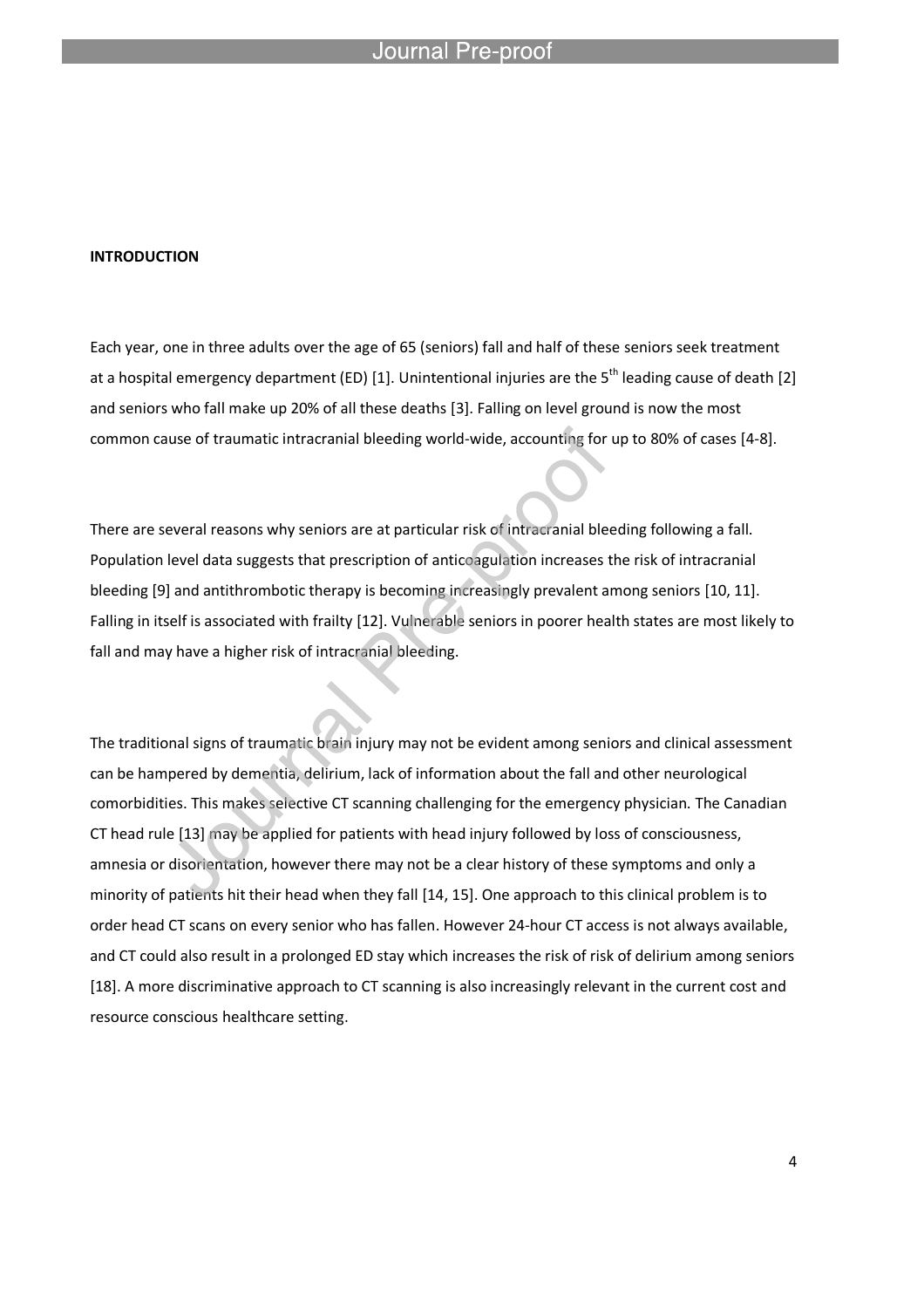#### Journal Pre-proo<sup>.</sup>

Better evidence is needed to establish which of these patients is at risk of intracranial bleeding. However, to ensure adequately powered research, it is important to establish the incidence of intracranial bleeding amongst seniors who present to the ED after a fall. We aimed to determine the incidence of intracranial bleeding in seniors who present to the ED after a fall by performing a systematic review and meta-analysis of all previous literature.

l

### **METHODS**

We followed the Meta-analysis of Observational Studies in Epidemiology (MOOSE) methodological approach [14]. The protocol was registered with PROSPERO (CRD42018086134).

### *Search Strategy*

Medline, EMBASE (via OVID 1946 until 21<sup>st</sup> July 2019), Cochrane, and Database of Abstracts of Reviews of Effects databases were searched for articles relevant to senior ED patients who presented after a ground-level fall. The bibliographies of full papers and reviews were examined for additional relevant references that may have been missed in the electronic search. The Medline and EMBASE search strategies are shown in Appendix 1. An additional search was conducted on Google Scholar in July 2019. Researchers in the field were contacted for information on any unpublished data. Conference abstracts from academic emergency medicine research conferences were hand searched.

The database search results were independently reviewed by KdW and EM. Potentially eligible papers were identified, and the full texts reviewed. The authors met to agree on inclusion or exclusion of each full text by consensus.

### *Inclusion and Exclusion*

We identified studies including consecutive senior ED patients who presented after a fall on level-ground. We followed strict inclusion and exclusion criteria. Included studies had to report on ED patients aged 65 or older who had fallen. At a minimum, included studies had to report the incidence of intracranial bleeding on ED assessment. Ideally, the study also reported the incidence of intracranial

5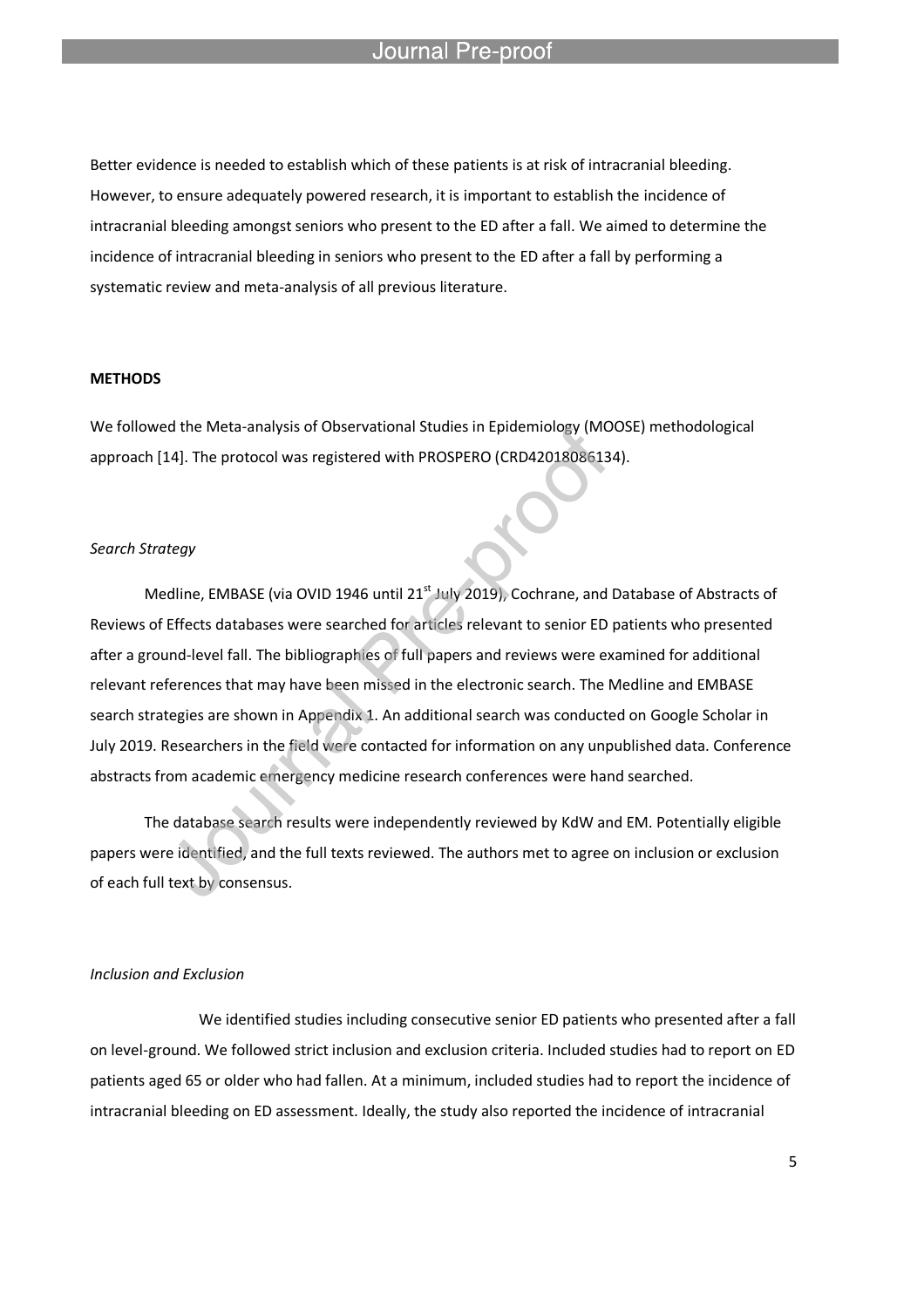#### Journal Pre-proo

l

bleeding during 4 to 6-week follow up, although this was not required to be included in our analysis. We included conference abstracts, unpublished and published studies. There were no language restrictions. Papers in a language other than English were forwarded to a colleague who was fluent in the language for translation.

To avoid inclusion of anomalous results, studies reporting on less than 20 patients were excluded. We decided *a priori* to exclude studies where less than 80% of the population were over the age of 65, or had experienced a ground-level fall. Studies restricted to subgroups of senior ED patients who had fallen were excluded as these studies would not reflect the true incidence of intracranial bleeding found in ED patients and may introduce spectrum bias. Examples were cohorts restricted to patients admitted onto hospital wards, patients managed by the neurosurgical service or trauma service, and patients prescribed anticoagulants or antiplatelet medications. Studies on patients who fell during a hospital admission were excluded because in-patients are frequently prescribed anticoagulation thromboprophylaxis and are likely to have greater co-morbidity than those who present to ED. We excluded cohort studies reporting only the incidence of delayed bleeding and not intracranial bleeding on initial ED assessment.

Where it was unclear from the manuscript, we contacted the authors to confirm whether the study met inclusion criteria. We used a systematic approach for contact by email. An email letter was sent to the corresponding author, followed two weeks later by a letter to both the first and last authors. If there was still no response, then a third and final email was sent.

### *Data extraction*

Four reviewers (KdW, EM, ZM and YK) independently abstracted data from the eligible studies. Any discrepancy was resolved by consensus review. The primary outcome was the proportion of seniors presenting to the ED after a fall who were diagnosed with intracranial bleeding at index ED presentation or during follow up. We accepted each study's definition of intracranial bleeding.

*Assessment of study quality*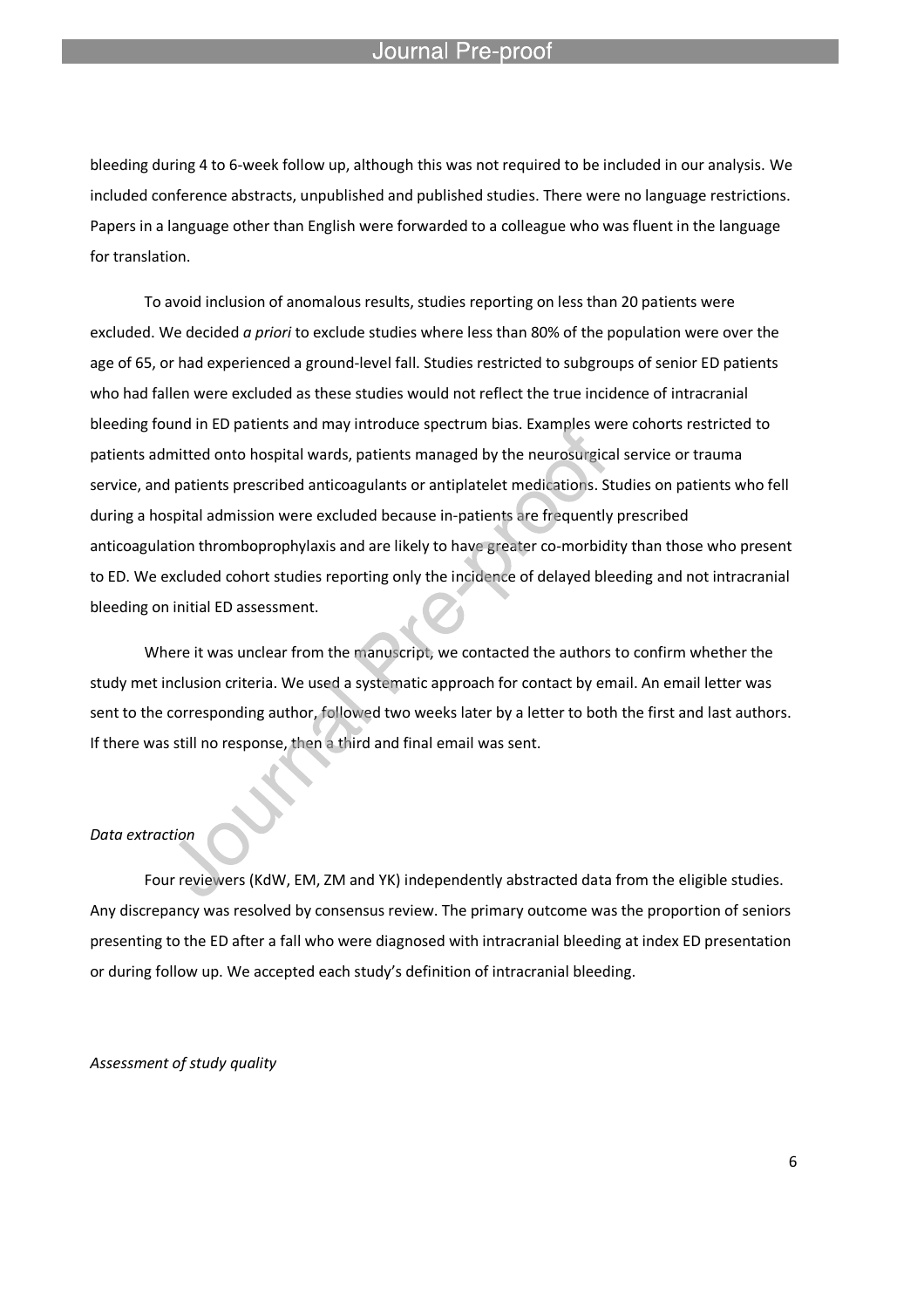#### Journal Pre-proo<sup>.</sup>

l

A risk of bias assessment was completed independently by ZM, YK and KdW. Discrepancies were resolved by consensus. The "Tool to Assess Risk of Bias in Longitudinal Symptom Research Studies Aimed at the General Population", created by the Clarity group at McMaster University was used [18]. The tool reviews whether the sampling frame is representative of the general population, if the assessment of the outcome is accurate, and the proportion of missing data.

### *Statistical Analysis*

The data were reviewed for statistical heterogeneity with  $I^2$ . Meta-analysis was performed using the random effects model. We did not construct funnel plots to assess for publication bias as these have been shown to be inaccurate for studies addressing proportions and may cross the 0% or 100% boundaries [16]. A sensitivity analysis was performed including only the studies with low/intermediate risk of bias. To explore reasons for heterogeneity, additional pooled estimates were calculated using the random effects model for studies restricted to patients who had sustained a head injury and studies where all patients had head CT scanning. Statistical analysis was performed using MedCalc.net, Belgium.

### **RESULTS**

OVID Medline and EMBASE identified 7,240 unique publications. In total, 181 full text papers and abstracts from this search were reviewed, along with another four papers identified in Google Scholar (Figure 1). A total of 11 studies [20-30] (and 11,102 patients), from the USA, Japan, Italy, Canada, Finland, France and Australia were included in our meta-analysis (Table 1).

There was considerable clinical heterogeneity among the included studies. Eight of the 11 studies identified patients in retrospect [19-23], either by head CT scan request [22, 27-29] or ICD coding [21]. Two of these retrospective studies also required the patient to have sustained a head injury [24, 29]. Three studies identified patients prospectively at the time of assessment and management in the ED [21, 23, 25]. None of the three prospective studies required the patient to have sustained a head injury.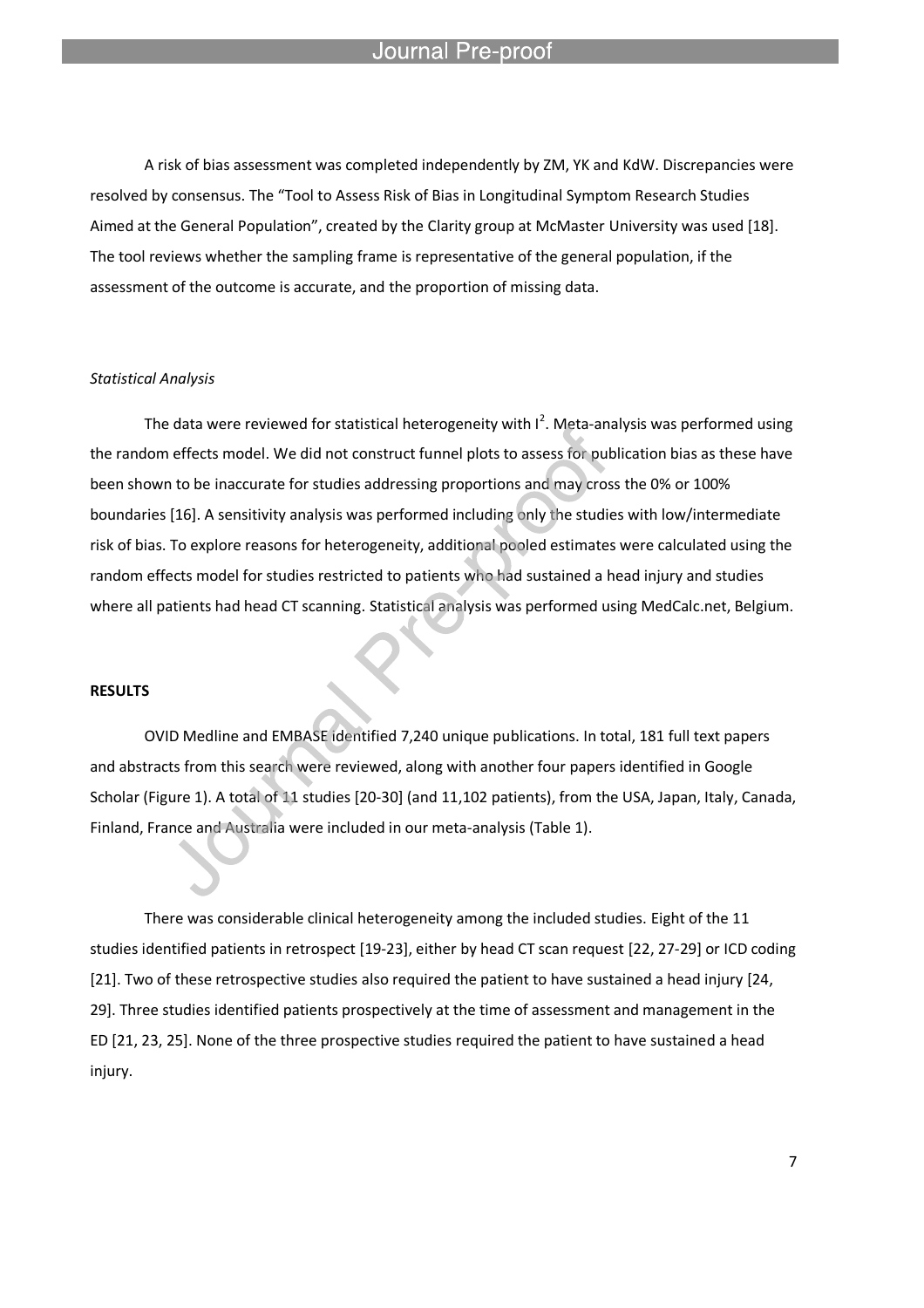Journal Pre-proo

l

The studies also differed in their exclusion criteria: four studies excluded patients with an abnormal neurological examination [22, 23, 25, 29], one study excluded patients found to have chronic subdural bleeds [22] and one study excluded patients on therapeutic anticoagulation [29]. The study with the broadest inclusion criteria was de Wit *et al.* [21] (N=1753, any patient who fell on level-ground, out of bed or off a chair). The study with the most restrictive inclusion/exclusion criteria was Riccardi *et al*. [29] (N=2149, sustained a head injury and had a head CT, with absence of neurological symptoms, neurological deficit, prior neurological disease and anticoagulant therapy). Only four studies followed each patient to identify delayed diagnoses of intracranial bleeding [20, 21, 23, 25], including all prospective studies. Assessment of bias identified a high risk of bias in the sampling frame among all retrospective studies. No study combined head CT with clinical follow up in all patients (thereby capturing both immediate and delayed intracranial bleeding).

The incidence of traumatic intracranial bleeding following a fall ranged from 1.7% to 12.2% in the included studies. The pooled estimate for the incidence of intracranial bleeding among seniors who present to the ED after a fall was 5.2% (95% CI 3.2-8.2%),  $I^2$  95%. (Figure 2). The sensitivity analysis including three studies with the lowest risk of bias [21, 23, 25] showed a pooled estimate of 5.1% (95% CI 3.4-7.3%), I<sup>2</sup> 83%. Analysis of studies reporting on similar patient groups did not reduce the statistical heterogeneity: the pooled estimate for studies restricted to patients who had a head CT scan [22, 27-29] was 5.9% (95% CI 2.2-11.3%),  $l^2$ 95%, for studies restricted to patients who sustained a head injury [24, 29], 6.3% (95% CI 0.2-19.5%),  $1^2$  99% and for studies including patients with both normal and abnormal neurological examination [20, 21, 24, 26-28, 30], 5.1% (95% CI 3.2%-7.3%), I<sup>2</sup> 93%.

### **DISCUSSION**

We performed a systematic review and meta-analysis to determine the proportion of senior patients presenting to the ED after a fall who develop intracranial bleeding. We found heterogeneous and generally low-quality research to answer this question. We found a 5% incidence of intracranial bleeding, although individual study reports ranged from 2% to 12%. Our sensitivity analysis including studies with lower risk of bias found a 5% incidence of intracranial bleeding.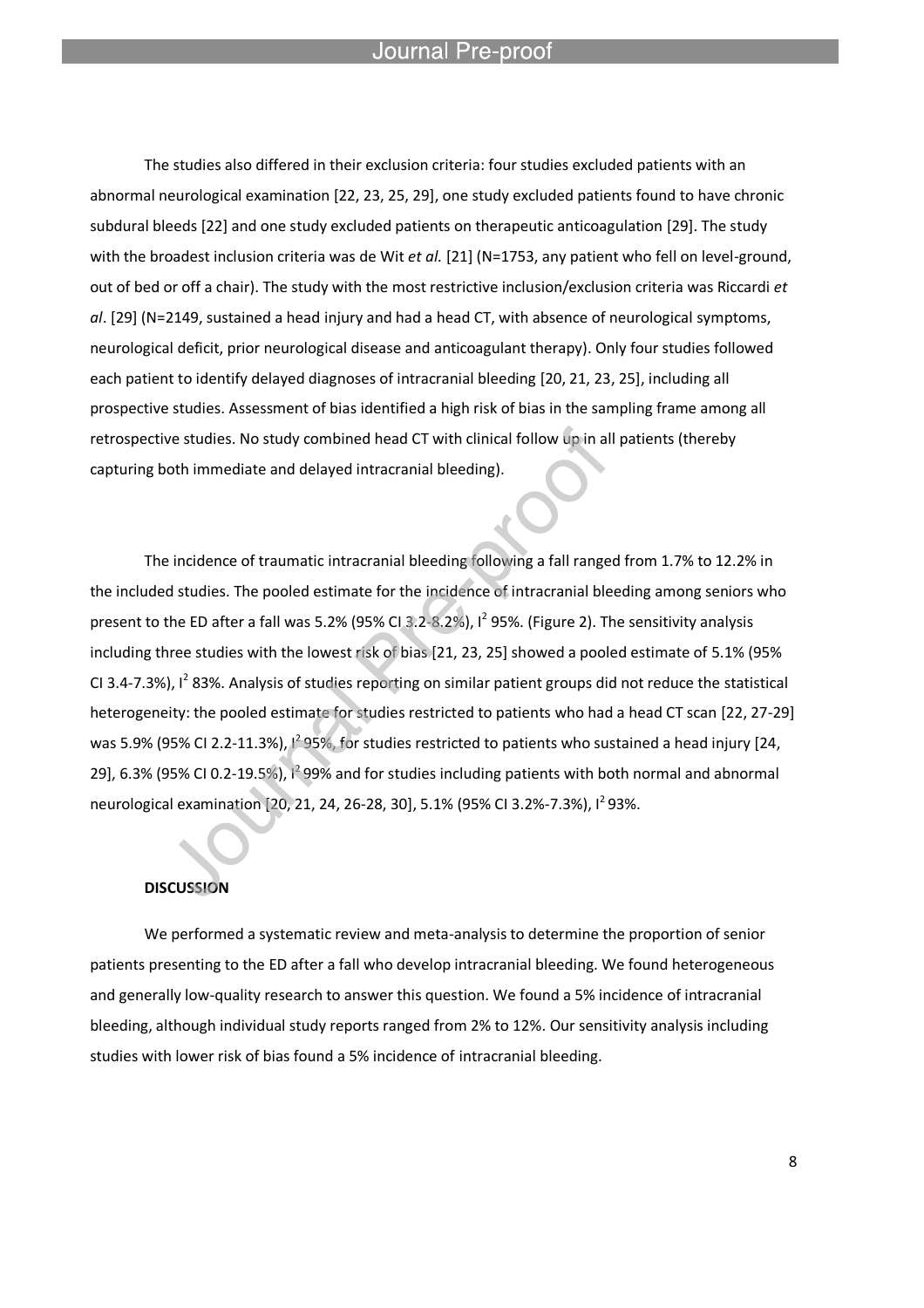### Journal Pre-proot

l

The proportion of the world's population who is aged over 65 is currently estimated at 13% and is projected to rise to 25% by 2050 [31]. EDs are experiencing yearly increases in the number of seniors who present with falls [32] and it is important that physicians have access to sufficient medical evidence to guide management of this population. We have identified an area which is lacking in evidence for senior emergency patients. Our findings suggest there is a 1 in 20 risk of being diagnosed with intracranial bleeding.

This is the first meta-analysis on traumatic brain injury in senior emergency patients who have fallen. We included all studies addressing our question and there is little to compare our findings to. Carpenter *et al.* encountered a similar lack of quality emergency research in a meta-analysis on prediction of adverse outcomes in senior emergency patients [33], and Lowthian *et al*. for effective discharge of senior emergency patients [34]. In contrast, there has been much research focusing on how to prevent falls in the community [35] [36]. It appears that emergency medicine research lags behind with little on the assessment and treatment of seniors who fall.

There are guidelines for diagnosis of traumatic brain injury in the ED such as the Canadian CT head rule [13] and the New Orleans Criteria [37]. However, these guidelines may not always apply to seniors who fall because they were developed on patients with a history of head injury and either loss of consciousness or amnesia of the event. Seniors who fall do not always sustain a head injury and intracranial bleeding has been reported even in the absence of any direct or facial impact. At times, establishing a clear history is challenging if the fall was unwitnessed or the patient has dementia. We have demonstrated that this patient group has a clear risk of intracranial bleeding which justifies investigation. However, around 95% of these patients do not develop intracranial bleeding which poses the question of whether a selective head CT scan approach might be feasible in the future.

The strengths of this study are that we included all available research on this topic, in any language, whether published or unpublished. We also reported the incidence of intracranial bleeding up to 6-weeks after the fall. The main weakness of our analysis is that many of the included studies had a high risk of bias from the sampling frame, given the retrospective nature of the studies. This highlights

9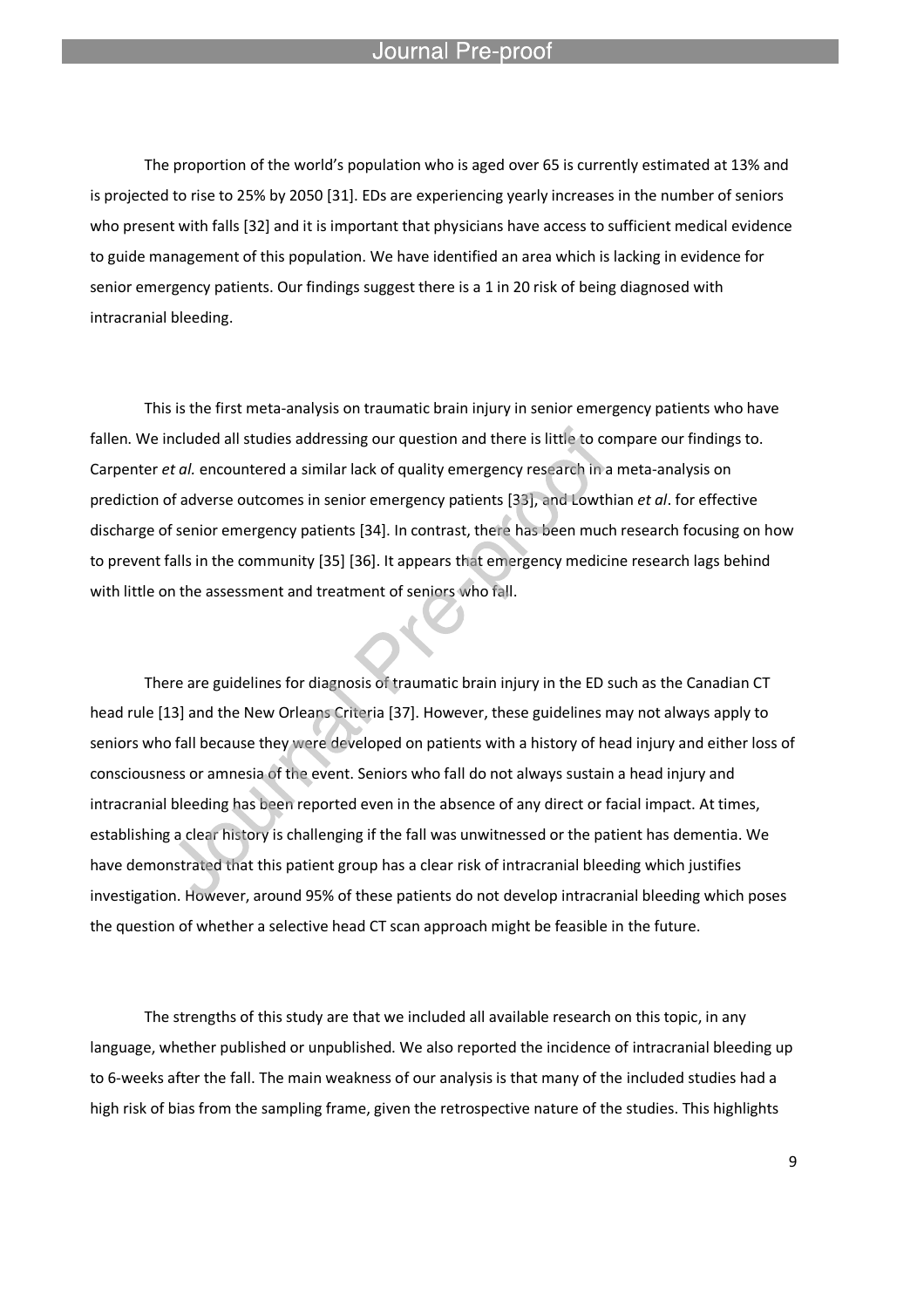#### Journal Pre-proo<sup>.</sup>

l

the need for high quality, prospective research on diagnosis of traumatic brain injury in seniors. Although the included studies defined intracranial bleeding in a similar way, we do not know whether there were small differences in their definitions. We are unable to draw a causal relationship between falling and the diagnosis of intracranial bleeding because pre-existing intracranial bleeding might cause a fall.

Additionally, there is evidence that even a minor head injury is associated with long-term disability in seniors (as measured by the extended Glasgow outcome scale) [38], and it is possible that intracranial bleeding is not the most patient oriented outcome. At the time of writing, there has been insufficient research on this topic to recommend changing focus to another outcome such as independent living, disability or quality of life. Finally, intracranial bleeding is not the only concern among seniors who fall. Hip, pubic rami, wrist and shoulder fractures all have a negative impact on seniors, and can precipitate a decompensation in general health state [39].

### **CONCLUSION**

We found a lack of high-quality evidence on senior ED patients who have fallen. The available literature suggests there is around a 5% incidence of intracranial bleeding in seniors who present to the ED after a fall.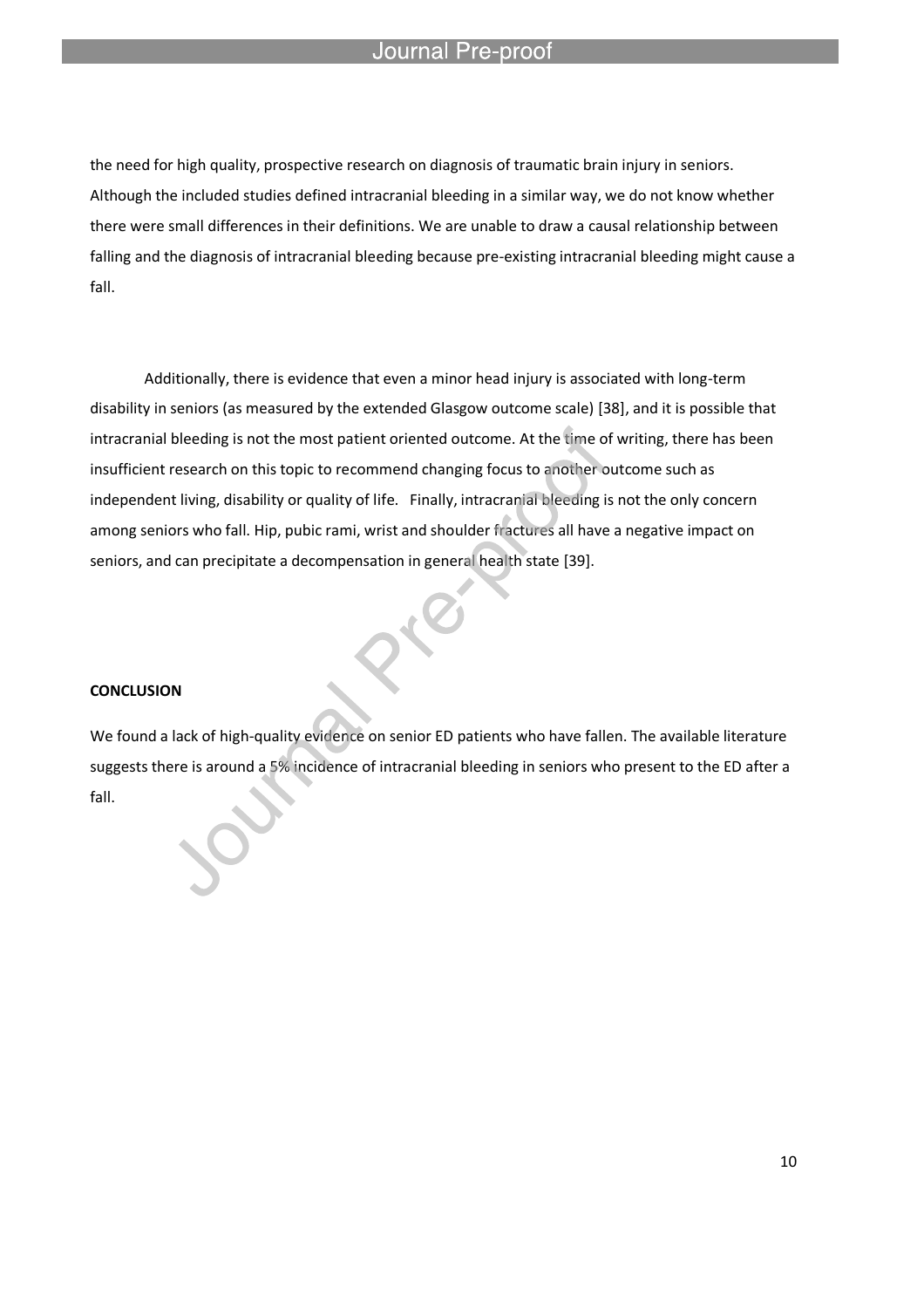# Journal Pre-proof

# **Conflict of interest statement**

l

The authors have no conflicts of interest.

### **ACKNOWLEDGEMENTS**

Graham Farquharson Knowledge Translation Fellowship. Both Dr de Wit and Dr Mercier are supported by the Network of Canadian Emergency Researchers (NCER).

Dr de Wit has career funding from Hamilton Health Sciences Early Career Award and PSI Foundation<br>Graham Farquharson Knowledge Translation Fellowship. Both Dr de Wit and Dr Mercier are supporte<br>by the Network of Canadian Em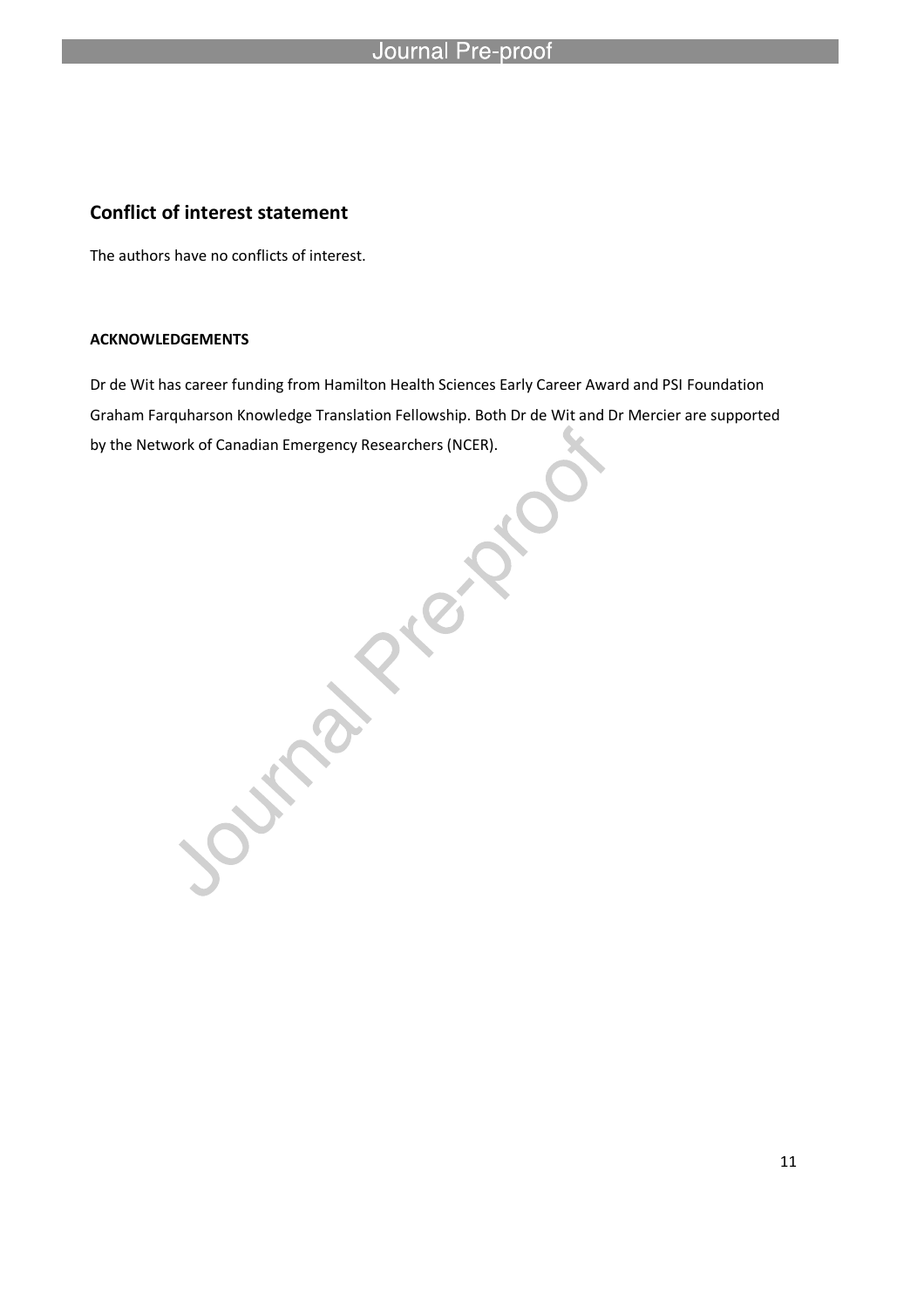### **REFERENCES**

- 1. **Falls and Fall Injuries Among Adults Aged ≥65 Years — United States, 2014**  [https://www.cdc.gov/mmwr/volumes/65/wr/mm6537a2.htm?s\_cid=mm6537a2\_w]
- 2. **Leading causes of death, by sex** [http://www.statcan.gc.ca/tables-tableaux/sumsom/l01/cst01/hlth36a-eng.htm]

- 3. **National Vital Statistics Reports** [https://www.cdc.gov/nchs/data/nvsr/nvsr65/nvsr65\_04.pdf]
- 4. Chan V, Colantonio A, Chen A, Zagorski B, Parsons D, Vander Laan R: **A population based perspective of acquired brain injury in older adults: How do they happen?** *Brain Injury* 2012, **26 (4-5)**:548-549.
- 5. Kerr ZY, Harmon KJ, Marshall SW, Proescholdbell SK, Waller AE: **The epidemiology of traumatic brain injuries treated in emergency departments in North Carolina, 2010-2011**. *North Carolina Medical Journal* 2014, **75**(1):8-14.
- 6. Albrecht JS, Hirshon JM, McCunn M, Bechtold KT, Rao V, Simoni-Wastila L, Smith GS: **Increased rates of mild traumatic brain injury among older adults in US Emergency Departments, 2009- 2010**. *Journal of Head Trauma Rehabilitation* 2016, **31**(5):E1-E7.
- 7. Fu WW, Fu TS, Jing R, McFaull SR, Cusimano MD: **Predictors of falls and mortality among elderly adults with traumatic brain injury: A nationwide, population-based study**. *PLoS ONE*  2017, **12 (4) (no pagination)**(e0175868).
- 8. Peeters W, van den Brande R, Polinder S, Brazinova A, Steyerberg EW, Lingsma HF, Maas AIR: **Epidemiology of traumatic brain injury in Europe**. *Acta Neurochirurgica* 2015, **157**(10):1683- 1696.
- 9. Gaist D, García Rodríguez L, Hellfritzsch M, et al.: **Association of antithrombotic drug use with subdural hematoma risk**. *JAMA* 2017, **317**(8):836-846.
- 10. Henrard S, Vandenabeele C, Marien S, Boland B, Dalleur O: **Underuse of Anticoagulation in Older Patients with Atrial Fibrillation and CHADS2 Score ≥ 2: Are We Doing Better Since the Marketing of Direct Oral Anticoagulants?** *Drugs & Aging* 2017, **34**(11):841-850.
- 11. Dregan A, Ravindrarajah R, Charlton J, Ashworth M, Molokhia M: **Long-term trends in antithrombotic drug prescriptions among adults aged 80 years and over from primary care: a temporal trends analysis using electronic health records**. *Annals of Epidemiology* 2018, **28**(7):440-446.
- 12. Kojima G: **Frailty as a Predictor of Future Falls Among Community-Dwelling Older People: A Systematic Review and Meta-Analysis**. *Journal of the American Medical Directors Association*  2015, **16**(12):1027-1033.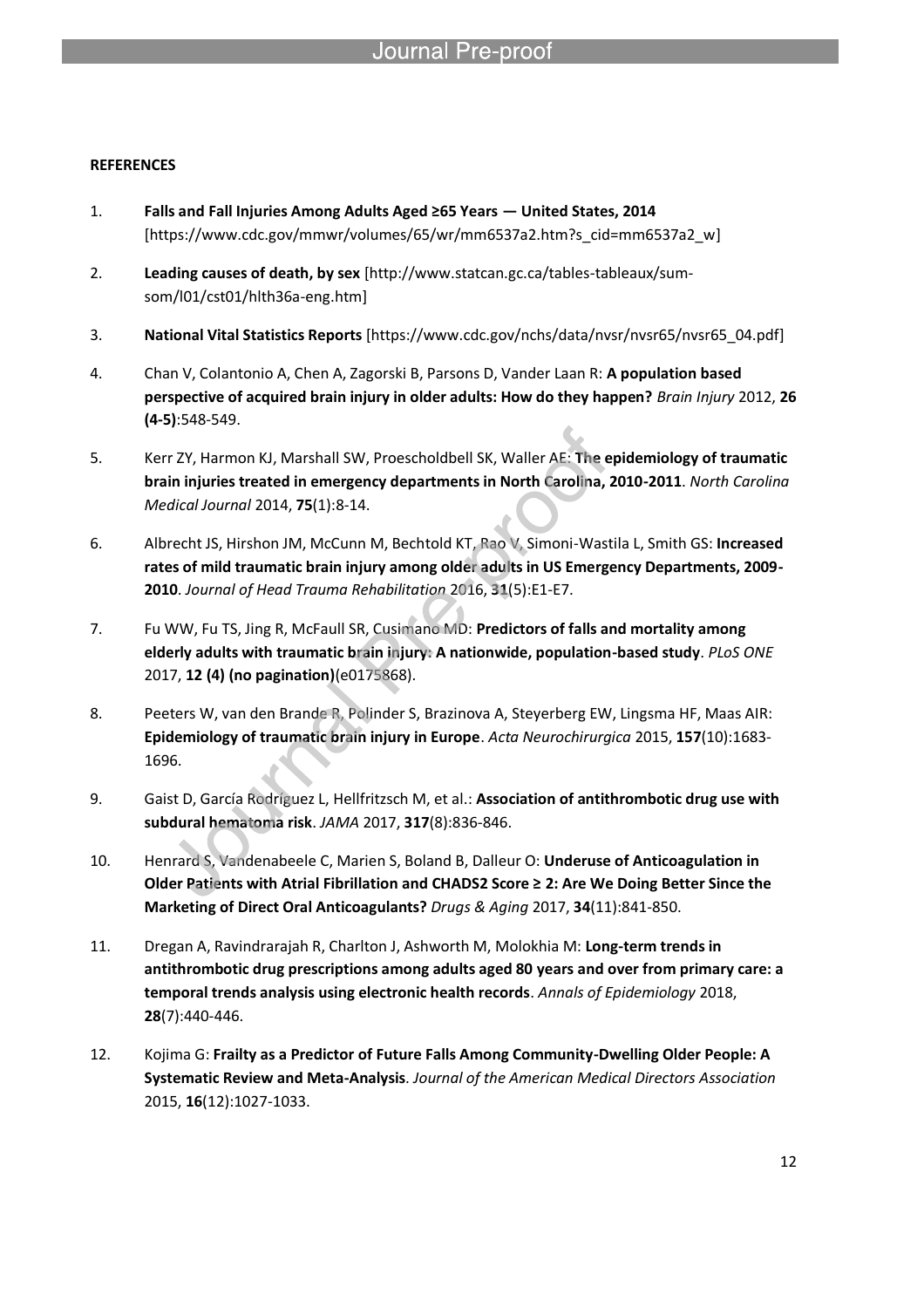- 13. Stiell IG, Wells GA, Vandemheen K, Clement C, Lesiuk H, Laupacis A et al. **The Canadian CT Head Rule for patients with minor head injury.** Lancet. 2001; 5;357(9266):1391-6.
- 14. Yang Y, Mackey D, Lui-Ambrose T, Ming Leung P, Feldman F, Robinovitch S. **What factors influence whether a fall in an older adult will result in head impact?** Evidence from a cohort study in long-term care analysing videocaptured falls. *Brain Injury.* 2016;30 (5-6):801.
- 15. Schonnop R, Yang Y, Feldman F, Robinson E, Loughin M, Robinovitch SN. **Prevalence of and factors associated with head impact during falls in older adults in long-term care**. *Canadian Medical Association Journal.* 2013;185(17):E803-810.
- 16. Émond M, Grenier D, Morin J, Eagles D, Boucher V, Le Sage N, Mercier É, Voyer P, Lee JS: **Emergency Department Stay Associated Delirium in Older Patients**. *Canadian Geriatrics Journal*  2017, **20**(1):10-14.
- 17. Stroup DF, Berlin JA, Morton SC, Olkin I, Williamson GD, Rennie D, Moher D, Becker BJ, Sipe TA, Thacker SB: **Meta-analysis of observational studies in epidemiology: a proposal for reporting. Meta-analysis Of Observational Studies in Epidemiology (MOOSE) group**. *JAMA* 2000, **283**(15):2008-2012.
- 18. **Tool to Assess Risk of Bias in Longitudinal Symptom Research Studies Aimed at the General Population.** [https://www.evidencepartners.com/wp-content/uploads/2017/09/Tool-to-Assess-Risk-of-Bias-Longitudinal-Symptom-Research-Studies-Aimed-at-the-General-Population.pdf]
- 19. Hunter JP, Saratzis A, Sutton AJ, Boucher RH, Sayers RD, Bown MJ: **In meta-analyses of proportion studies, funnel plots were found to be an inaccurate method of assessing publication bias**. *Journal of clinical epidemiology* 2014, **67**(8):897-903.
- 20. Bennett JM, Nehus NR, Astin MR, Brown C, Johnson R, Brewer KL: **Use of Cranial Computed Tomography (CT) in Elderly Patients Presenting After a Fall: Can We Predict Those Having Abnormal Head CT Scans**. *British Journal of Medicine & Medical Research* 2015, **6**(3):342-350.
- 21. de Wit K, Mercuri M, Varner C, Parpia S, McLeod S, Clayton N, Kearon C, Worster A: Prevalence and clinical predictors of intracranial hemorrhage in seniors who have fallen**.** *Canadian Journal of Emergency Medicine* 2019, 21(S1):S5-S6.
- 22. Gangavati AS, Kiely DK, Kulchycki LK, Wolfe RE, Mottley JL, Kelly SP, Nathanson LA, Abrams AP, Lipsitz LA: **Prevalence and characteristics of traumatic intracranial hemorrhage in elderly fallers presenting to the emergency department without focal findings**. *Journal of the American Geriatrics Society* 2009, **57**(8):1470-1474.
- 23. Hamden K, Agresti D, Jeanmonod R, Woods D, Reiter M, Jeanmonod D: **Characteristics of elderly fall patients with baseline mental status: High-risk features for intracranial injury**. *American Journal of Emergency Medicine* 2014, **32**(8):890-894.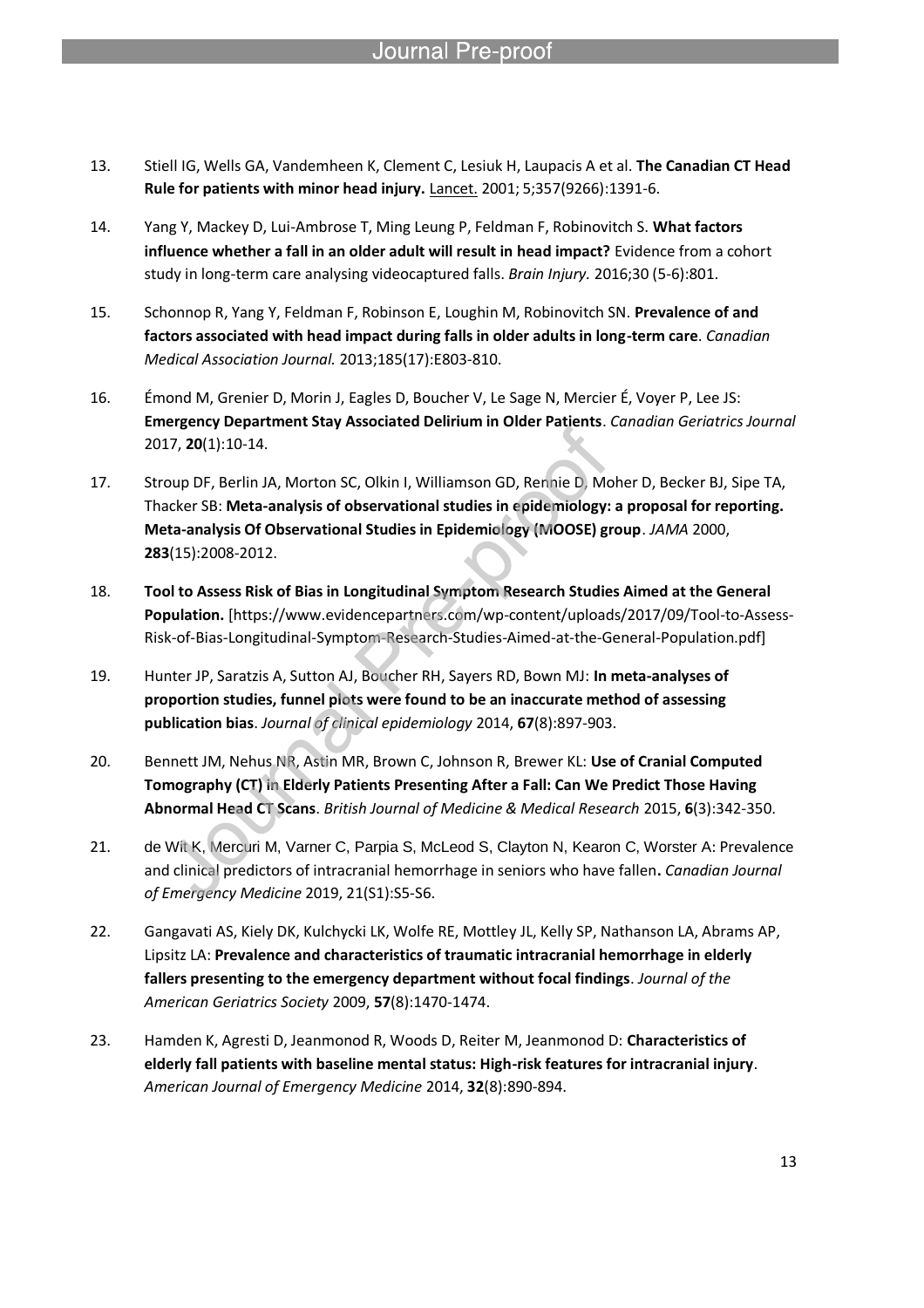24. Inamasu J, Nakatsukasa M, Kuramae T, Nakagawa Y, Miyatake S, Tomiyasu K: **Influence of Age and Anti-platelet/Anti-coagulant Use on the Outcome of Elderly Patients With Fall-Related Traumatic Intracranial Hemorrhage**. *Neurologia medico-chirurgica* 2010, **50**(12):1051-1055.

- 25. Jeanmonod R, Asher S, Roper J, Vera L, Winters J, Shah N, Reiter M, Bruno E, Jeanmonod D: **History and physical exam predictors of intracranial injury in the elderly fall patient: A prospective multicenter study**. *American Journal of Emergency Medicine* 2019, 37(8):1470- 1475.
- 26. Moe T, Gador-Whyte A, Scanlon C, Nightingale P, Anpalahan M. **Falls' and fallers' profiles in older patients presenting to an accident and emergency (A&E) department.** *Internal Medicine Journal* 2018,48 (Suppl. 5):15.
- 27. Monroe J, Nehus N, Brewer K, Brown C: **Application of the new orleans head computed tomography criteria to patients over the age of 65**. *Annals of Emergency Medicine* 2013, 64(4s):S54.
- 28. Pages P, Boncoeur-Martel M, Dalmay F, Salle H, Caire F, Mounayer C, Rouchaud A. **Relevance of emergency head CT scan for fall in the elderly person.** *Journal of Neuroradiology* 2018 https://doi.org/10.1016/j.neurad.2019.03.004
- 29. Riccardi A, Frumento F, Guiddo G, Spinola MB, Corti L, Minuto P, Lerza R: **Minor head injury in the elderly at very low risk: a retrospective study of 6 years in an Emergency Department (ED)**. *The American Journal of Emergency Medicine* 2013, **31**(1):37-41.
- 30. Soukola S, Pauniaho S, Jämsen E, Järvelä S, Löfgren T, Ukkonen M: **Fall-related injuries in the aged.** *European Journal Emergency Medicine* 2018, 25(6):e20.
- 31. **United Nations. Ageing.** [http://www.un.org/en/sections/issues-depth/ageing/]
- 32. Hsia RY, Markowitz AJ, Lin F, Guo J, Madhok DY, Manley GT: **Ten-year trends in traumatic brain injury: a retrospective cohort study of California emergency department and hospital revisits and readmissions**. *BMJ Open* 2018, **8**(12):e022297.
- 33. Carpenter CR, Shelton E, Fowler S, Suffoletto B, Platts-Mills TF, Rothman RE, Hogan TM: **Risk Factors and Screening Instruments to Predict Adverse Outcomes for Undifferentiated Older Emergency Department Patients: A Systematic Review and Meta-analysis**. *Academic Emergency Medicine* 2015, **22**(1):1-21.
- 34. Lowthian JA, McGinnes RA, Brand CA, Barker AL, Cameron PA: **Discharging older patients from the emergency department effectively: a systematic review and meta-analysis**. *Age and Ageing* 2015, **44**(5):761-770.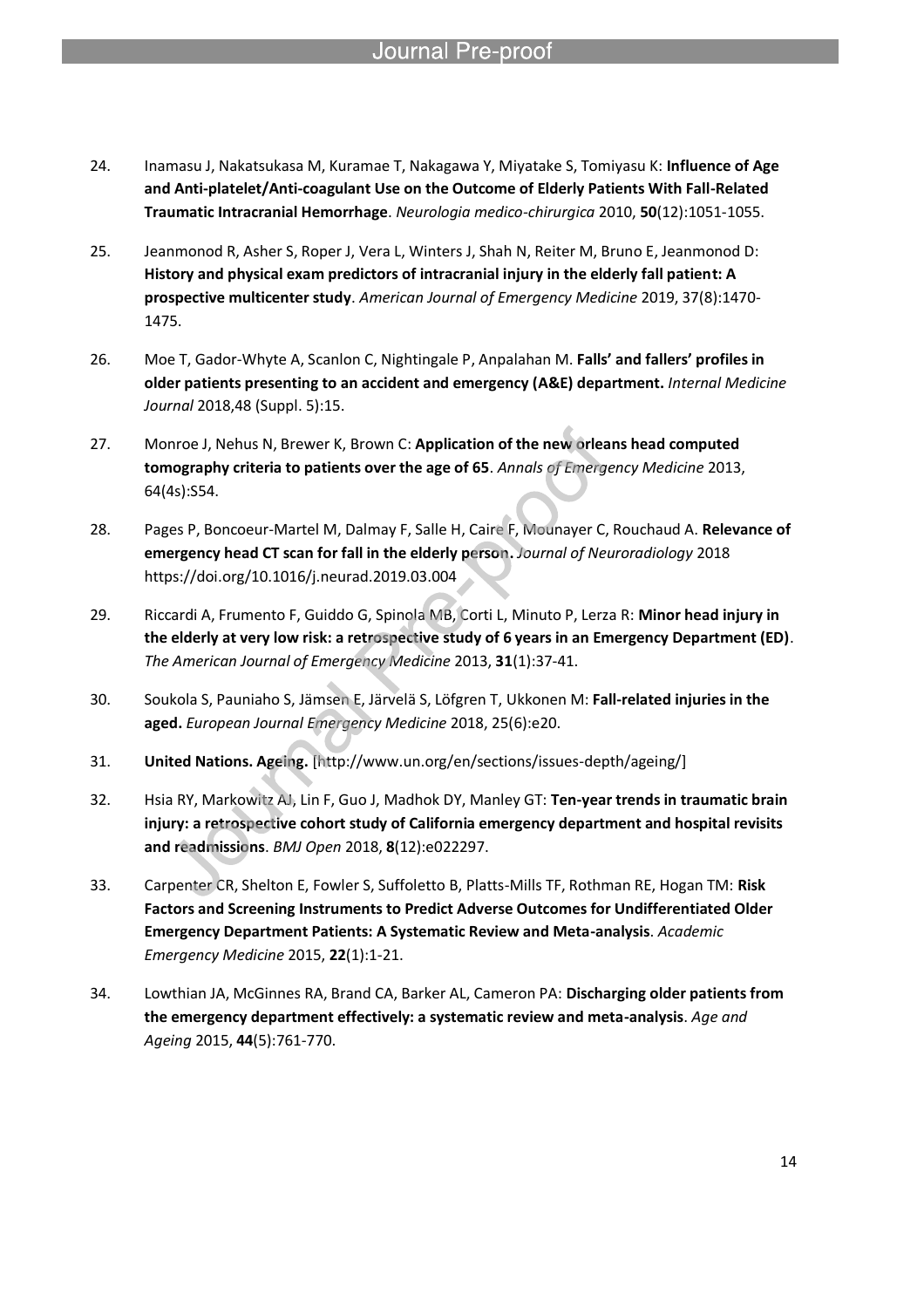- 35. Chang J, Morton S, Rubenstein L, Mojica W, Maglione M, Suttorp M et al.: **Interventions for the prevention of falls in older adults: systematic review and meta-analysis of randomised clinical trials** *BMJ* 2004, 328:680.
- 36. Gates S, Fisher J D, Cooke M W, Carter Y H, Lamb S E: **Multifactorial assessment and targeted intervention for preventing falls and injuries among older people in community and emergency care settings: systematic review and meta-analysis** *British Medical Journal* 2008,336:130.
- 37. Haydel MJ, Preston CA, Mills TJ, Luber S, Blaudeau E, DeBlieux PM: **Indications for computed tomography in patients with minor head injury**. *The New England Journal of Medicine* 2000, **343**(2):100-105.
- 38. Abdulle AE, de Koning ME, van der Horn HJ, Scheenen ME, Roks G, Hageman G, Spikman JM, van der Naalt J: **Early Predictors for Long-Term Functional Outcome After Mild Traumatic Brain Injury in Frail Elderly Patients**. *The Journal of Head Trauma Rehabilitation* 2018, **33**(6):E59-E67.
- 39. Svedbom A, Borgstöm F, Hernlund E, Ström O, Alekna V, Bianchi ML, Clark P, Curiel MD, Dimai HP, Jürisson M *et al*: **Quality of life for up to 18 months after low-energy hip, vertebral, and distal forearm fractures—results from the ICUROS**. *Osteoporosis International* 2018, **29**(3):557- 566.

Import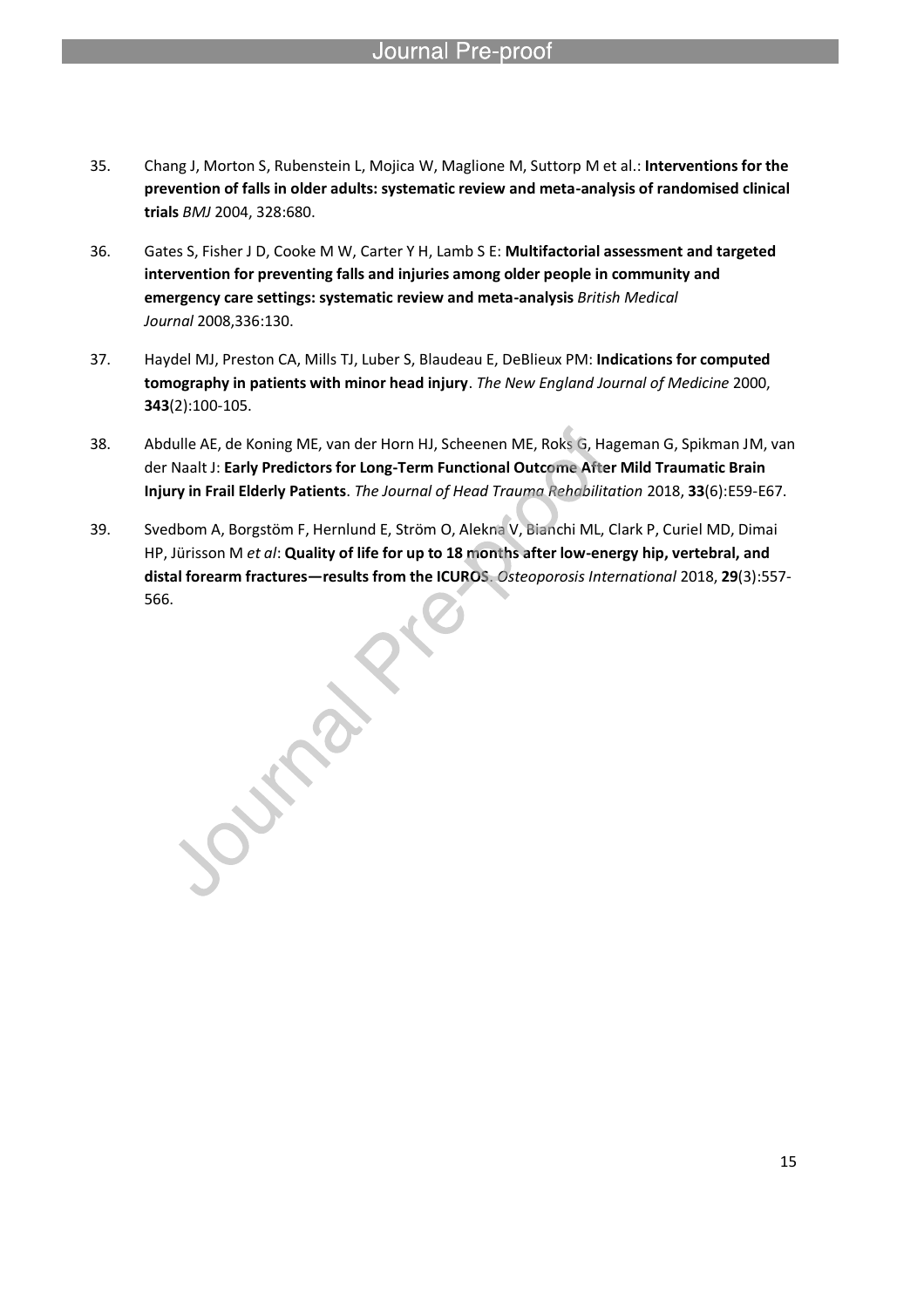

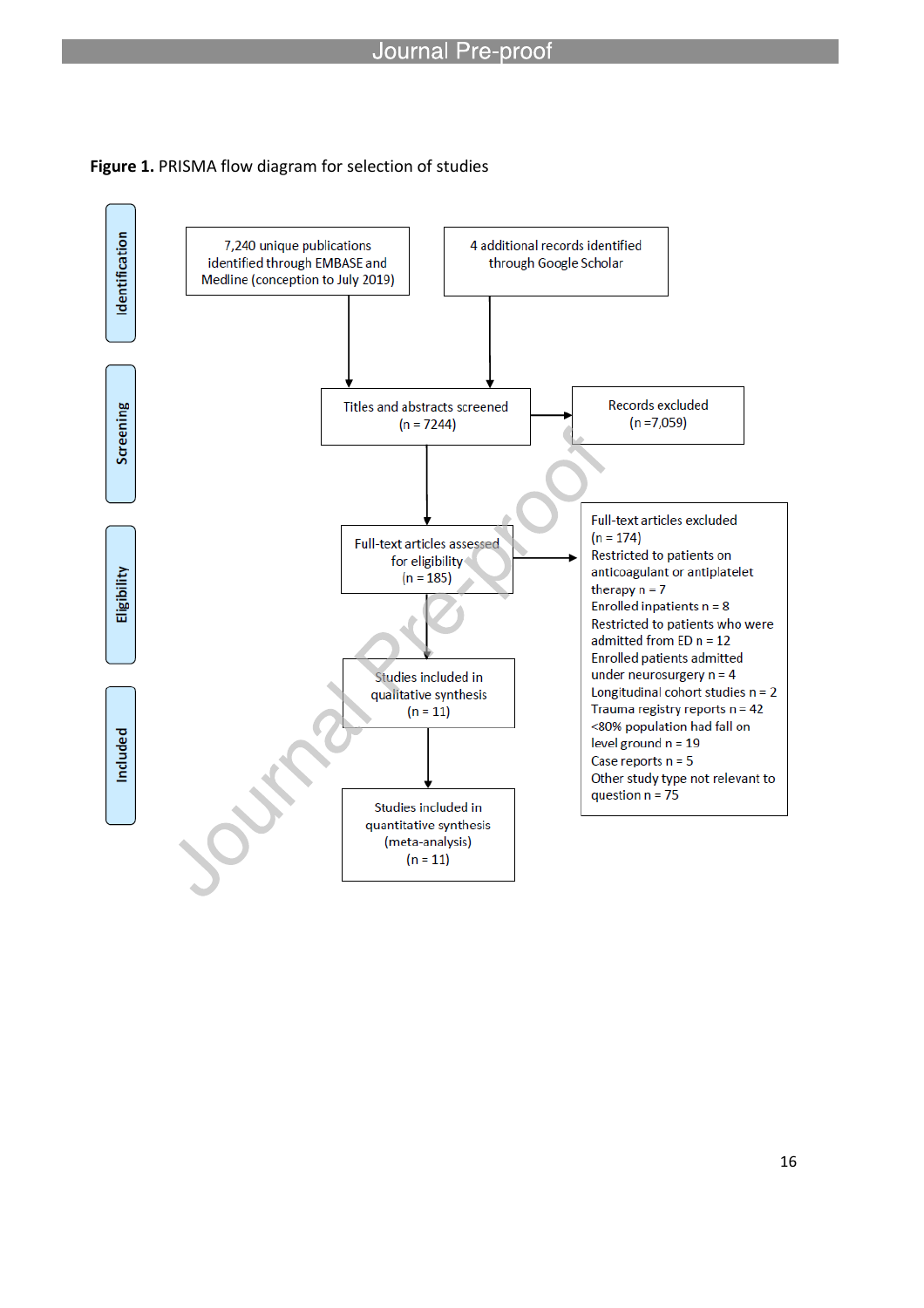

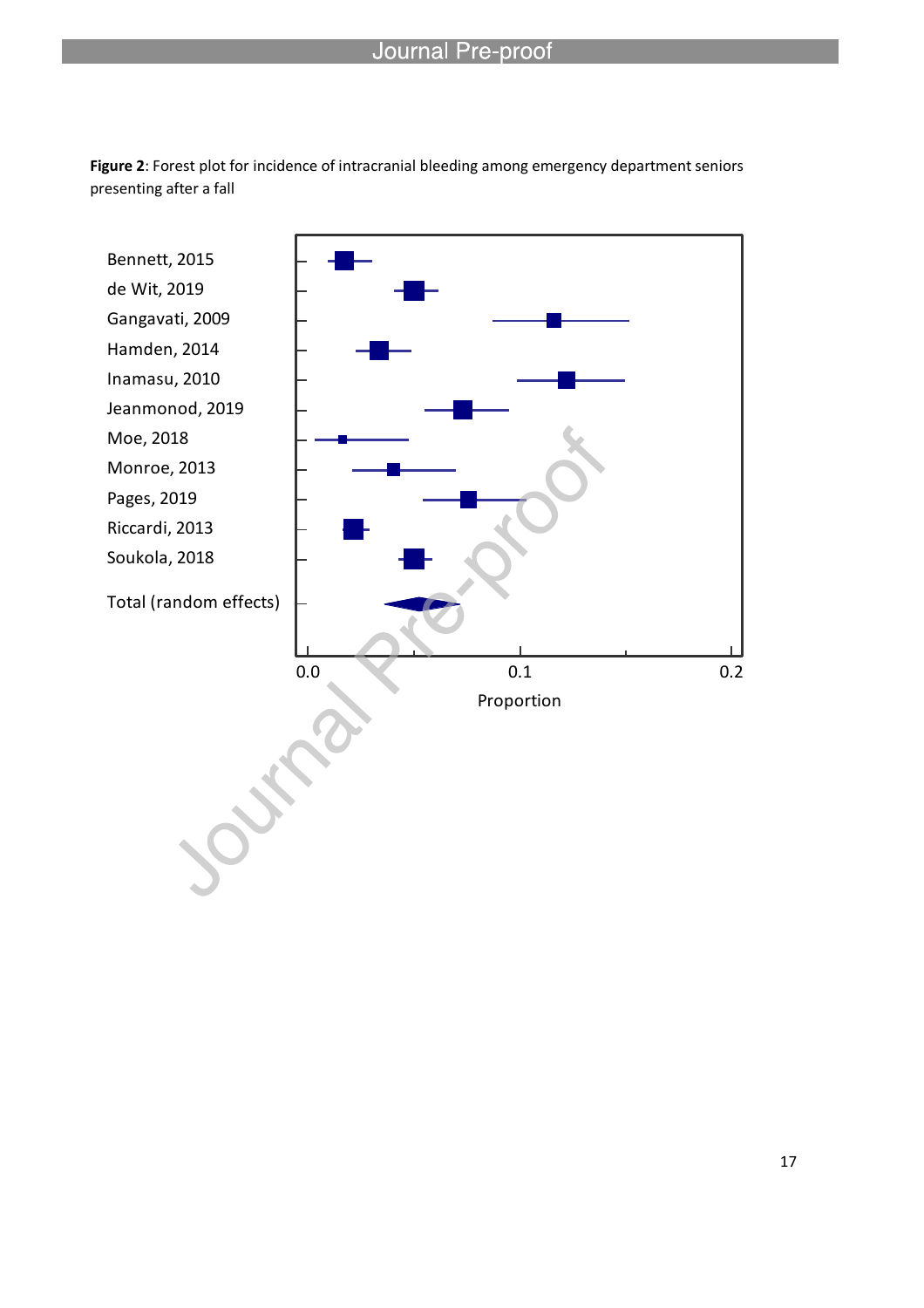| Author,                   | Type of Study N |         | Age* | %      | Inclusion / exclusion                                                        | N (%)        | Was there patient     |                | In-hospital Neurosurgical ICB |    | Proportion       |
|---------------------------|-----------------|---------|------|--------|------------------------------------------------------------------------------|--------------|-----------------------|----------------|-------------------------------|----|------------------|
| year of study,<br>country |                 |         |      | female |                                                                              | in ED        | head CT follow up?    | death          | intervention                  |    | with ICB $(%)$   |
| Bennett,<br>2008          | Retrospective   | 687     | 81   | 79%    | ICD-9 code 'fall' or<br>'traumatic injury'<br><b>Excluded transfers from</b> | 321<br>(46%) | 30-day chart review   | $\overline{2}$ | $\mathbf 0$                   | 12 | 12/687<br>(1.7%) |
| <b>USA</b> [20]           |                 |         |      |        | another hospital and<br>multisystem trauma                                   |              |                       |                |                               |    |                  |
| de Wit,                   | Prospective     | 1753 82 |      | 61%    | Fall on level ground/bed/                                                    | 994          | 42-day chart review   | 14             | 5                             | 88 | 88/1753          |
| 2016-17                   |                 |         |      |        | chair/ a step.                                                               | (57%)        | and telephone contact |                |                               |    | (5.0%            |
| Canada [21]               |                 |         |      |        | <b>Excluded transfers from</b><br>another hospital.                          |              |                       |                |                               |    |                  |
| Gangavati,                | Retrospective   | 404     | 83   | 65%    | Fall and CT head scan.                                                       | 404          | None                  | <b>NR</b>      | $\overline{7}$                | 47 | 47/404           |
| dates NR                  |                 |         |      |        | <b>Excluded chronic subdural</b>                                             | (100%)       |                       |                |                               |    | (11.6%)          |
| <b>USA</b> [22]           |                 |         |      |        | bleeds, bleed within brain<br>tumour, abnormal                               |              |                       |                |                               |    |                  |
|                           |                 |         |      |        | neurological exam, motor<br>vehicle accidents.                               |              |                       |                |                               |    |                  |
| Hamden,                   | Prospective     | 799     | 85   | 67%    | Fall, baseline neurological 632                                              |              | 30-day chart review   | $\mathbf{1}$   | $\overline{2}$                | 27 | 27/799           |
| 2011-12                   |                 |         |      |        | status.<br>Excluded if major trauma,                                         | (79%)        | and telephone contact |                |                               |    | (3.4%)           |

### **Table 1: Description of included studies**

l

18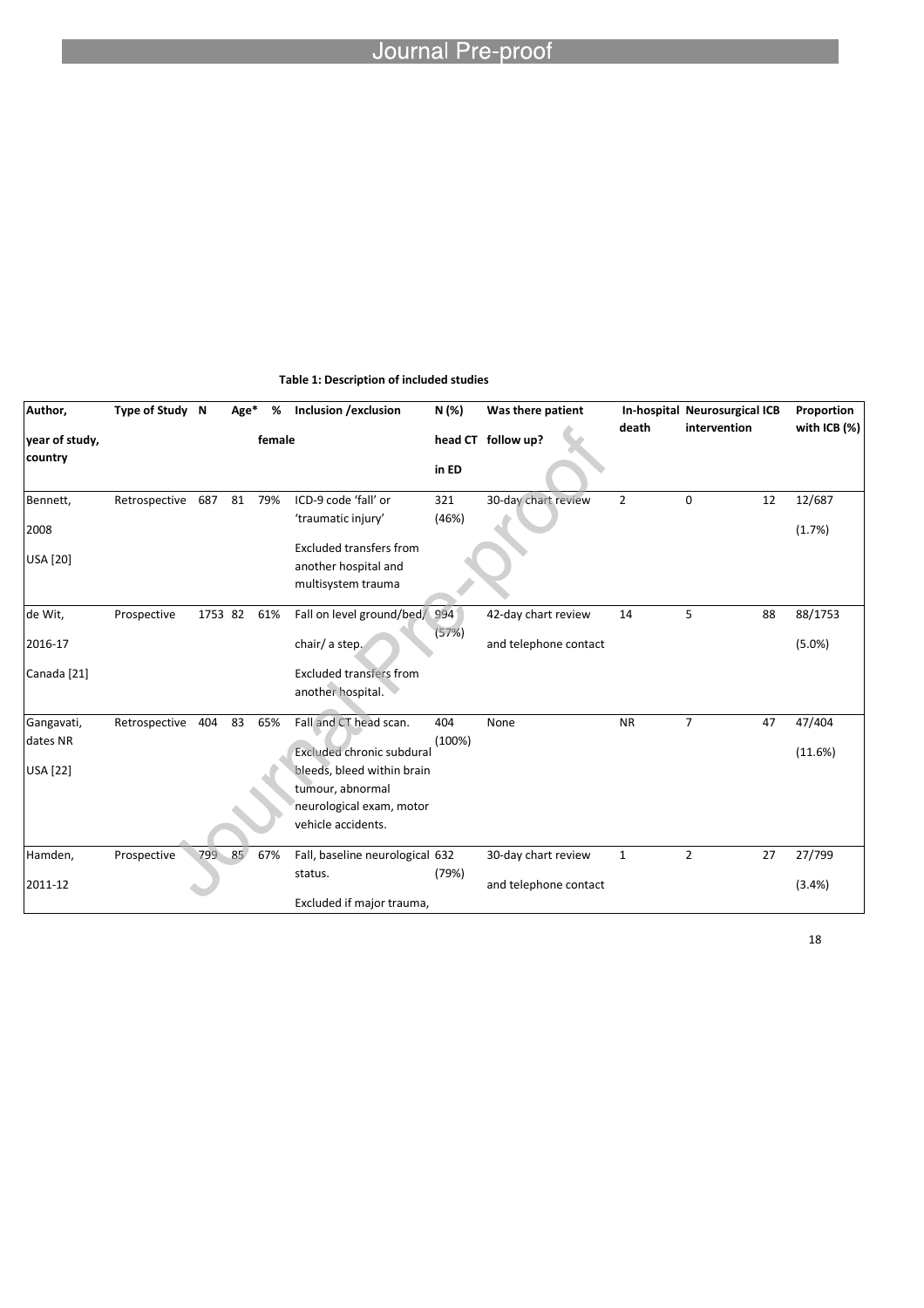# Journal Pre-proof

| <b>USA</b> [23] |                       |        |    |           | treated in trauma bay.                              |        |                       |                |                |    |         |
|-----------------|-----------------------|--------|----|-----------|-----------------------------------------------------|--------|-----------------------|----------------|----------------|----|---------|
| Inamasu,        | Retrospective 670     |        |    | NR NR     | Head injury from ground NR<br>level fall.           |        | None                  | 21             | $\overline{7}$ | 82 | 82/670  |
| 2003-08         |                       |        |    |           | No exclusions.                                      |        |                       |                |                |    | (12.2%) |
| Japan [24]      |                       |        |    |           |                                                     |        |                       |                |                |    |         |
| Jeanmonod,      | Prospective           | 711 83 |    | 66%       | Fall, baseline neurological 568                     |        | 30-day chart review   | $\mathbf{1}$   | $\mathbf 0$    | 52 | 52/711  |
| 2013-15         |                       |        |    |           | status.                                             | (80%)  | and telephone contact |                |                |    | (7.3%)  |
| <b>USA</b> [25] |                       |        |    |           | Excluded if major trauma,<br>treated in trauma bay. |        |                       |                |                |    |         |
| Moe,            | Retrospective 182 81  |        |    | 58%       | Fall.                                               | NR.    | None                  | <b>NR</b>      | <b>NR</b>      | 3  | 3/182   |
| 2015            |                       |        |    |           | Exclusions not stated.                              |        |                       |                |                |    | (1.6%)  |
| Australia [26]  |                       |        |    |           |                                                     |        |                       |                |                |    |         |
| Monroe,         | Retrospective 296 81  |        |    | <b>NR</b> | Fall and                                            | 296    | None                  | <b>NR</b>      | $\mathbf 0$    | 12 | 12/296  |
| 2008            |                       |        |    |           | CT head scan.                                       | (100%) |                       |                |                |    | (4.1%)  |
| <b>USA</b> [27] |                       |        |    |           | No exclusions.                                      |        |                       |                |                |    |         |
| Pages,          | Retrospective         | 500    | 85 | 60%       | Fall from standing and CT 500                       |        | None                  | $\overline{2}$ | 3              | 38 | 38/500  |
| 2017-18         |                       |        |    |           | head scan.                                          | (100%) |                       |                |                |    | (7.6%)  |
| France [28]     |                       |        |    |           | No exclusions.                                      |        |                       |                |                |    |         |
| Riccardi,       | Retrospective 2149 81 |        |    | 55%       | Minor head injury and CT 2149<br>head scan.         | (100%) | None                  | <b>NR</b>      | 3              | 47 | 47/2149 |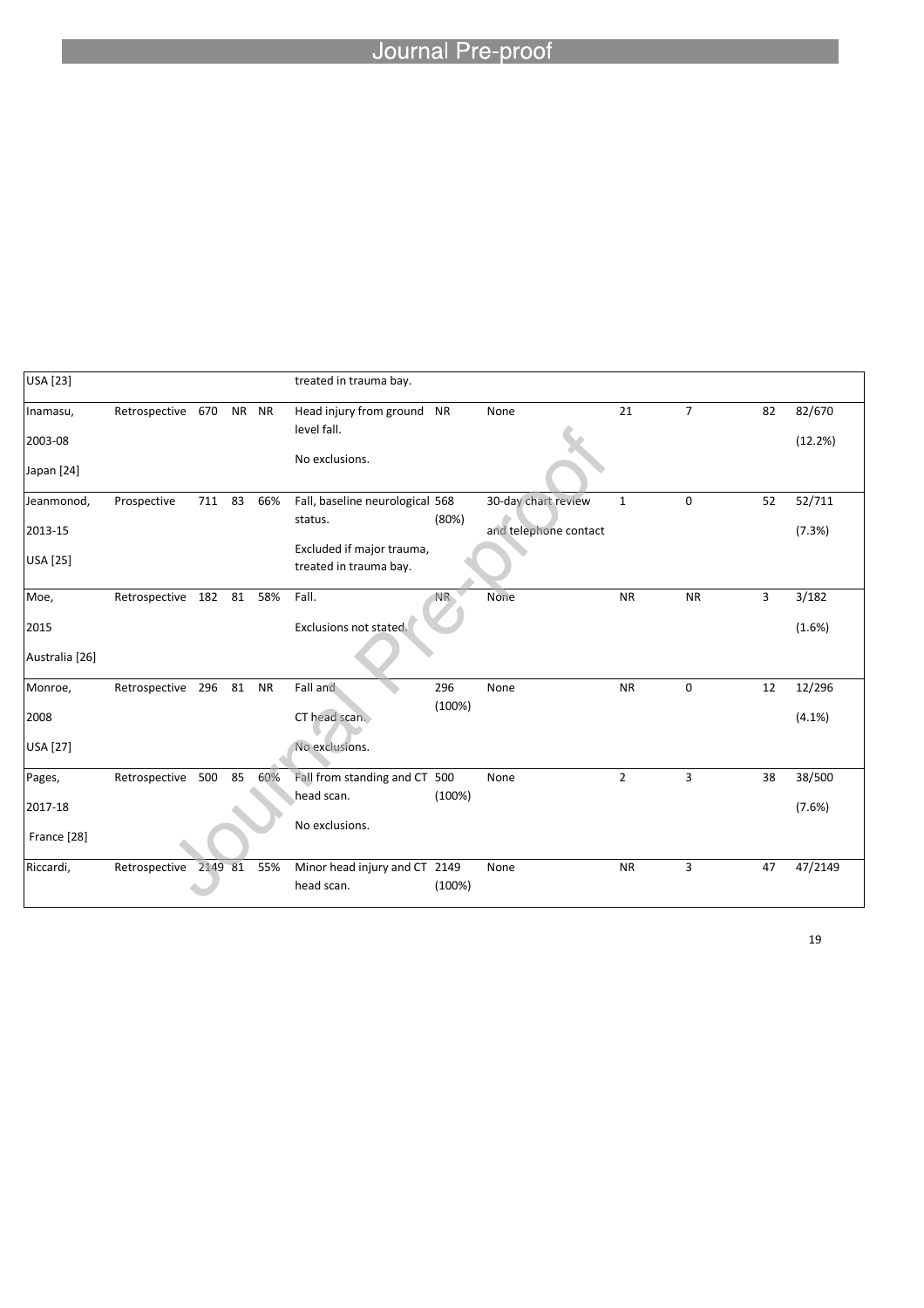# Journal Pre-proof

l

| 2004-10      |                                              |  | Excluded if abnormal     |           |      |           |           |     | (2.2%)   |
|--------------|----------------------------------------------|--|--------------------------|-----------|------|-----------|-----------|-----|----------|
|              |                                              |  | neurological exam,       |           |      |           |           |     |          |
| Italy [29]   |                                              |  | coagulopathy, dementia,  |           |      |           |           |     |          |
|              |                                              |  | neurological disorder,   |           |      |           |           |     |          |
|              |                                              |  | deep wounds,             |           |      |           |           |     |          |
|              |                                              |  | neurological symptoms,   |           |      |           |           |     |          |
|              |                                              |  | intoxicated.             |           |      |           |           |     |          |
|              |                                              |  |                          |           |      |           |           |     |          |
| Soukola,     | Retrospective 2951 87 73%                    |  | Patients $\geq 80$ years | <b>NR</b> | None | <b>NR</b> | <b>NR</b> | 148 | 148/2951 |
| 2015-16,     |                                              |  | with a fall              |           |      |           |           |     | (5.0%)   |
| Finland [30] |                                              |  | No exclusions            |           |      |           |           |     |          |
|              | NR = not reported, ICB = intracranial bleed  |  |                          |           |      |           |           |     |          |
|              |                                              |  |                          |           |      |           |           |     |          |
|              | Either median or mean as reported by authors |  |                          |           |      |           |           |     |          |
|              |                                              |  |                          |           |      |           |           |     |          |
|              |                                              |  |                          |           |      |           |           |     |          |
|              |                                              |  |                          |           |      |           |           |     |          |
|              |                                              |  |                          |           |      |           |           |     |          |
|              |                                              |  |                          |           |      |           |           |     |          |
|              |                                              |  |                          |           |      |           |           |     |          |
|              |                                              |  |                          |           |      |           |           |     |          |
|              |                                              |  |                          |           |      |           |           |     |          |
|              |                                              |  |                          |           |      |           |           |     |          |
|              |                                              |  |                          |           |      |           |           |     |          |
|              |                                              |  |                          |           |      |           |           |     |          |
|              |                                              |  |                          |           |      |           |           |     |          |
|              |                                              |  |                          |           |      |           |           |     |          |
|              |                                              |  |                          |           |      |           |           |     |          |

20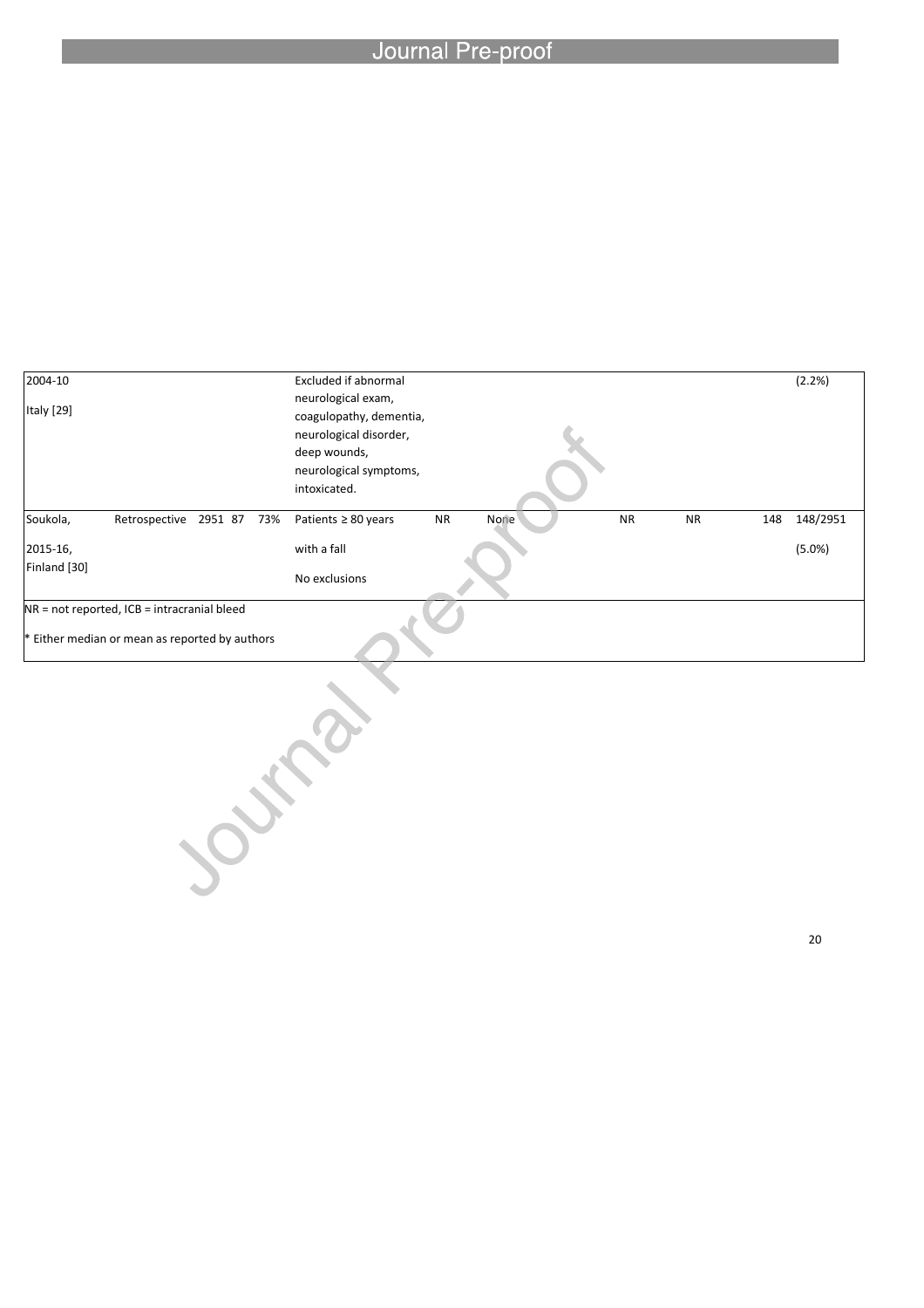# **Table 2: Risk of bias for included studies**

| <b>Study</b>       | <b>Sampling</b> | <b>Outcome</b>    | <b>Missing Data</b> |
|--------------------|-----------------|-------------------|---------------------|
|                    | Frame           | <b>Assessment</b> |                     |
| Bennett, 2015      | High            | Intermediate      | Low                 |
| de Wit, 2019       | Low             | Intermediate      | Low                 |
| Gangavati,<br>2009 | High            | Intermediate      | Low                 |
| Hamden, 2014       | Low             | Intermediate      | Low                 |
| Inamasu, 2010      | High            | High              | Low                 |
| Jeanmonod,<br>2019 | Low             | Intermediate      | Low                 |
| Moe, 2018          | High            | High              | Low                 |
| Monroe, 2013       | <b>High</b>     | Intermediate      | Low                 |
| Pages, 2019        | High            | Intermediate      | Low                 |
| Riccardi, 2013     | High            | Intermediate      | Low                 |
| Soukola, 2018      | High            | High              | Low                 |